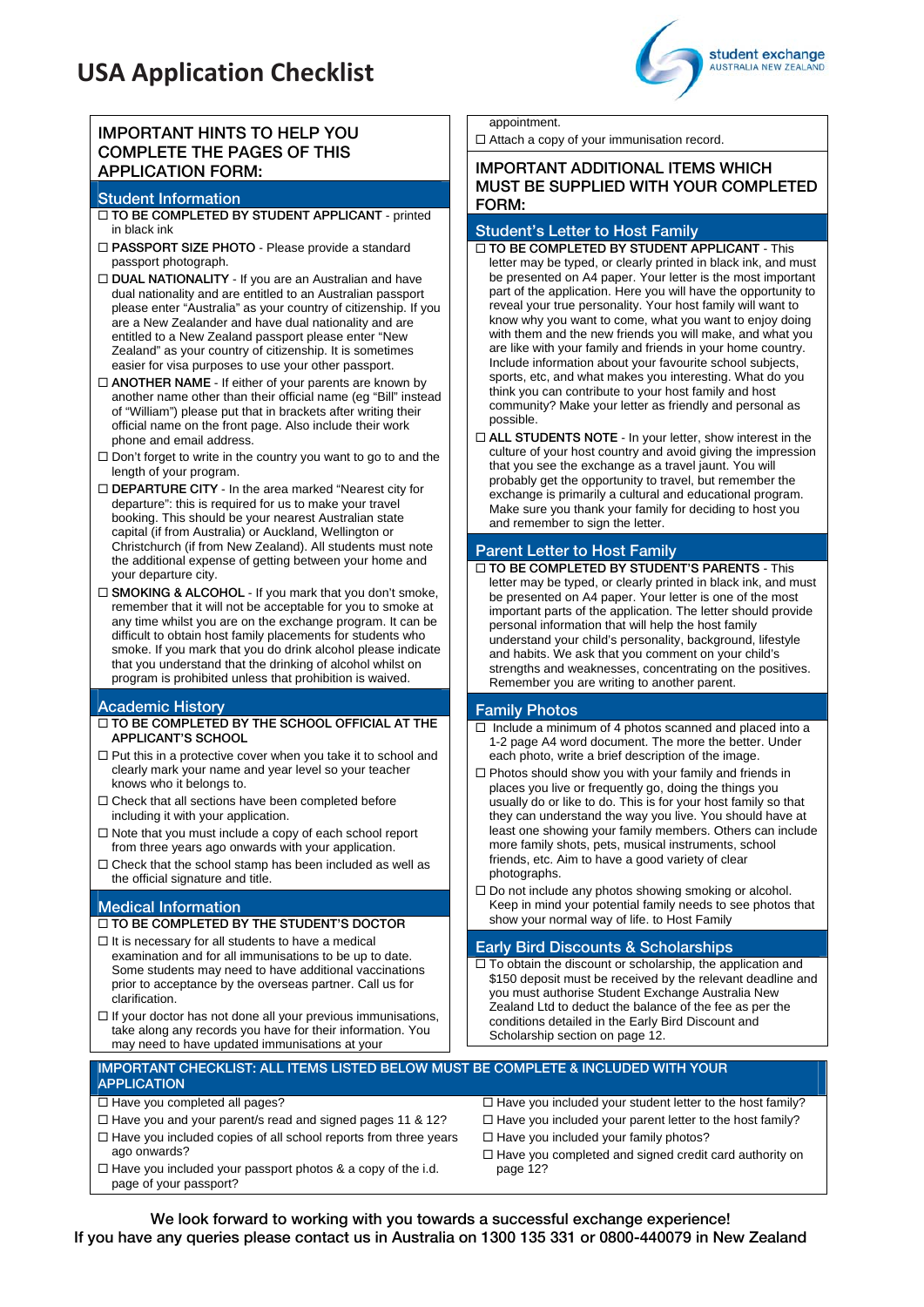### TO BE COMPLETED BY THE **STUDENT APPLICANT** (print in black ink) **PAGE 1** of 12



| Country of destination                                                                                                                                                                                                                  |                                  | Departure                                                                                                 |
|-----------------------------------------------------------------------------------------------------------------------------------------------------------------------------------------------------------------------------------------|----------------------------------|-----------------------------------------------------------------------------------------------------------|
| Duration                                                                                                                                                                                                                                |                                  | Return                                                                                                    |
| Photos                                                                                                                                                                                                                                  |                                  | Parent 1                                                                                                  |
| Attach one smiling photo in the box<br>provided.<br>Include an additional five passport-<br>sized photos in your application in a<br>clearly marked envelope. Don't forget<br>to put your name on the back of each<br>additional photo. | Attach one<br>smiling photo here | <b>Full Name</b><br>Date of Birth<br>Gender<br>Occupation<br><b>Mailing Address</b><br>Postcode<br>Suburb |
| <b>Personal Details</b>                                                                                                                                                                                                                 |                                  | <b>Business Phone</b><br>Mobile                                                                           |
| Last Name (as per passport)                                                                                                                                                                                                             |                                  | E-Mail                                                                                                    |
| First Name (as per passport)                                                                                                                                                                                                            |                                  | Parent 2                                                                                                  |
| Preferred Name (if applicable)                                                                                                                                                                                                          | Male<br>Female                   | Full Name                                                                                                 |
| Date of Birth                                                                                                                                                                                                                           |                                  | Date of Birth<br>Gender                                                                                   |
| <b>Permanent Residential Address</b>                                                                                                                                                                                                    | Age now                          | Occupation                                                                                                |
|                                                                                                                                                                                                                                         |                                  | <b>Mailing Address</b>                                                                                    |
|                                                                                                                                                                                                                                         |                                  | Suburb<br>Postcode                                                                                        |
| Suburb                                                                                                                                                                                                                                  |                                  | <b>Business Phone</b><br>Mobile                                                                           |
| State                                                                                                                                                                                                                                   | Postcode                         | E-Mail                                                                                                    |
| Permanent Mailing Address (if different from residential)                                                                                                                                                                               |                                  | Guardian                                                                                                  |
|                                                                                                                                                                                                                                         |                                  | <b>Full Name</b>                                                                                          |
| Suburb                                                                                                                                                                                                                                  | Postcode                         | Date of Birth<br>Gender                                                                                   |
| Home Phone                                                                                                                                                                                                                              | Fax                              | Occupation                                                                                                |
| <b>Applicant's Mobile</b>                                                                                                                                                                                                               |                                  | <b>Mailing Address</b>                                                                                    |
| Applicant's Personal Email (Not school email)                                                                                                                                                                                           |                                  | Suburb<br>Postcode                                                                                        |
|                                                                                                                                                                                                                                         |                                  | <b>Business Phone</b><br>Mobile                                                                           |
| City and Country of Birth                                                                                                                                                                                                               |                                  | E-Mail                                                                                                    |
| Country of Citizenship (as per passport)                                                                                                                                                                                                |                                  | Family Status (Tick all that apply)                                                                       |
| Other Citizenships (if any)                                                                                                                                                                                                             |                                  | Living<br>Deceased<br>Parent 2:<br>Deceased<br>Parent 1:<br>Living                                        |
| Heritage                                                                                                                                                                                                                                |                                  | I live with:<br>Both parents<br>Parent 1<br>Parent 2                                                      |
| Passport No.                                                                                                                                                                                                                            |                                  | Other (please give details):                                                                              |
| Passport Expiry Date                                                                                                                                                                                                                    |                                  | Guardian/s:<br>Both parents<br>Parent 1<br>Parent 2                                                       |
| Attach a copy of identification page of Passport to this application                                                                                                                                                                    |                                  | Other (please give details):                                                                              |
| Nearest City for departure                                                                                                                                                                                                              |                                  | Preferred contact person for correspondence relating to this application:                                 |
| - if from Australia:<br>Nearest Capital City is:                                                                                                                                                                                        |                                  | Parent 1<br>Parent 2<br>Other (please give details):                                                      |
| - if from New Zealand:<br>Auckland                                                                                                                                                                                                      | Wellington<br>Christchurch       | Parent 2<br>Other<br>Contact person in case of emergency:<br>Parent 1                                     |

**www.studentexchange.org.au | Australia. PO Box 1420, Mona Vale NSW 1660. ABN 49 101 489 356 experienceiseverything™ www.studentexchange.org.nz |** New Zealand. Suite 2590, PO Box 83000, Wellington 6440.

SEP 2018 / SEA175 / WEB

SEP 2018 / SEA175 / WEB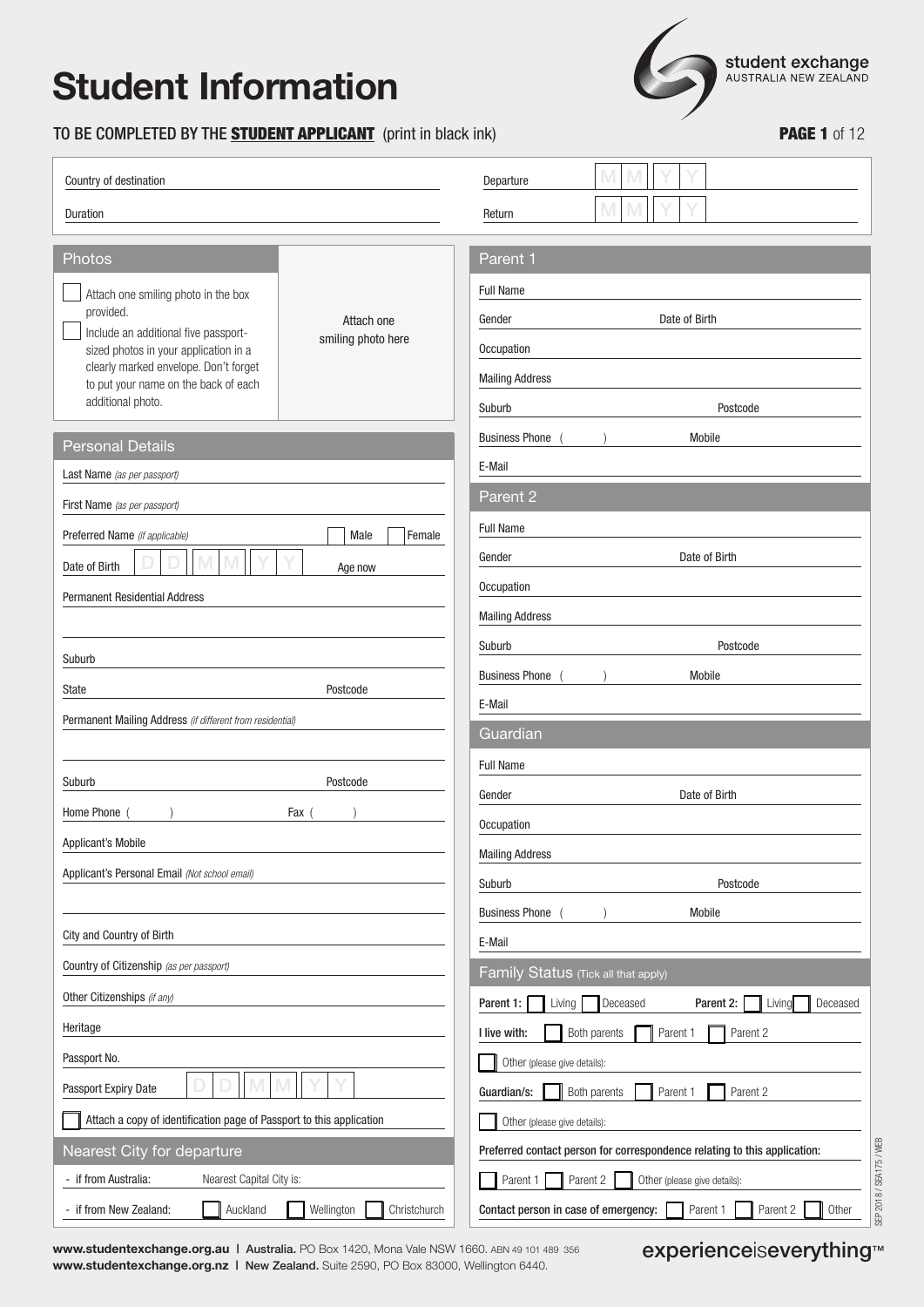### TO BE COMPLETED BY THE **STUDENT APPLICANT** (print in black ink) **PAGE 2** of 12

**student exchange**<br>AUSTRALIA NEW ZEALAND

### Siblings

| is optional. However, once placed with a host family, they will be keen to learn more about your natural family.                                                                                                                                                           |                                                                                                                                                                                                                                      |                                                                                                      | Please provide the age and occupation of your siblings so that your host family may learn more about your natural family. Providing this information as part of your application |                                                                                                                                                  |
|----------------------------------------------------------------------------------------------------------------------------------------------------------------------------------------------------------------------------------------------------------------------------|--------------------------------------------------------------------------------------------------------------------------------------------------------------------------------------------------------------------------------------|------------------------------------------------------------------------------------------------------|----------------------------------------------------------------------------------------------------------------------------------------------------------------------------------|--------------------------------------------------------------------------------------------------------------------------------------------------|
| Name                                                                                                                                                                                                                                                                       |                                                                                                                                                                                                                                      | Age                                                                                                  | Occupation                                                                                                                                                                       |                                                                                                                                                  |
| Name                                                                                                                                                                                                                                                                       |                                                                                                                                                                                                                                      | Age                                                                                                  | Occupation                                                                                                                                                                       |                                                                                                                                                  |
| Name                                                                                                                                                                                                                                                                       |                                                                                                                                                                                                                                      | Age                                                                                                  | Occupation                                                                                                                                                                       |                                                                                                                                                  |
| Name                                                                                                                                                                                                                                                                       |                                                                                                                                                                                                                                      | Age                                                                                                  | Occupation                                                                                                                                                                       |                                                                                                                                                  |
| Name                                                                                                                                                                                                                                                                       |                                                                                                                                                                                                                                      | Age                                                                                                  | Occupation                                                                                                                                                                       |                                                                                                                                                  |
| Name                                                                                                                                                                                                                                                                       |                                                                                                                                                                                                                                      | Age                                                                                                  | Occupation                                                                                                                                                                       |                                                                                                                                                  |
| Personality Traits: Place a tick in front of the following words which best describe you                                                                                                                                                                                   |                                                                                                                                                                                                                                      |                                                                                                      |                                                                                                                                                                                  |                                                                                                                                                  |
| Polite<br>Sensitive<br>Spontaneous<br>Serious<br>Responsible                                                                                                                                                                                                               | Traditional<br>Optimistic<br>Quick-tempered<br>Adaptable<br>Reserved                                                                                                                                                                 | Insecure<br>Independent<br>Calm<br>Casual<br>Emotional                                               | Formal<br>Open<br>Informal<br>Friendly<br>Neat                                                                                                                                   | Shy<br>Active<br>Quiet<br>Patient                                                                                                                |
| Interests: Place a tick in front of all the activities you enjoy                                                                                                                                                                                                           |                                                                                                                                                                                                                                      |                                                                                                      |                                                                                                                                                                                  |                                                                                                                                                  |
| Reading<br>Watching TV<br>Watching sports<br>Photography<br>Swimming<br>Computers<br>Skiing (snow)<br>Fishing<br>Collecting (please list):<br>Singing in organised group (list the group):<br>Playing musical instruments (list the instrument/s):<br>Other (please list): | Horse riding<br>Handicrafts<br>Drama<br>Martial arts<br>Volleyball<br>Debating<br>Going to the movies<br>Playing cards<br>Now, go back over the above list and circle the ticks of the five activities that occupy most of your time | Sailing<br>Cycling<br>Hiking, backpacking<br>Camping<br>Windsurfing<br>Cooking<br>Dating<br>Baseball | Soccer<br>Basketball<br>Discussing current events<br>Playing indoor games<br>Chess or backgammon<br>Listening to music<br>Tennis<br>Painting, drawing                            | Visiting museums<br>Attending theatre<br>Attending concerts<br>Dancing<br>Gaming<br>Team sports<br>Individual sports<br>Scuba diving, snorkeling |
| No<br>If so, please list:<br>Yes                                                                                                                                                                                                                                           |                                                                                                                                                                                                                                      |                                                                                                      | Have you received any awards, or do you have any outstanding achievements, in the activities you ticked above?                                                                   |                                                                                                                                                  |
|                                                                                                                                                                                                                                                                            |                                                                                                                                                                                                                                      |                                                                                                      |                                                                                                                                                                                  | SEP 2018 / SEA175 / WEB                                                                                                                          |

**www.studentexchange.org.au | Australia. PO Box 1420, Mona Vale NSW 1660. ABN 49 101 489 356 experienceiseverything™ www.studentexchange.org.nz |** New Zealand. Suite 2590, PO Box 83000, Wellington 6440.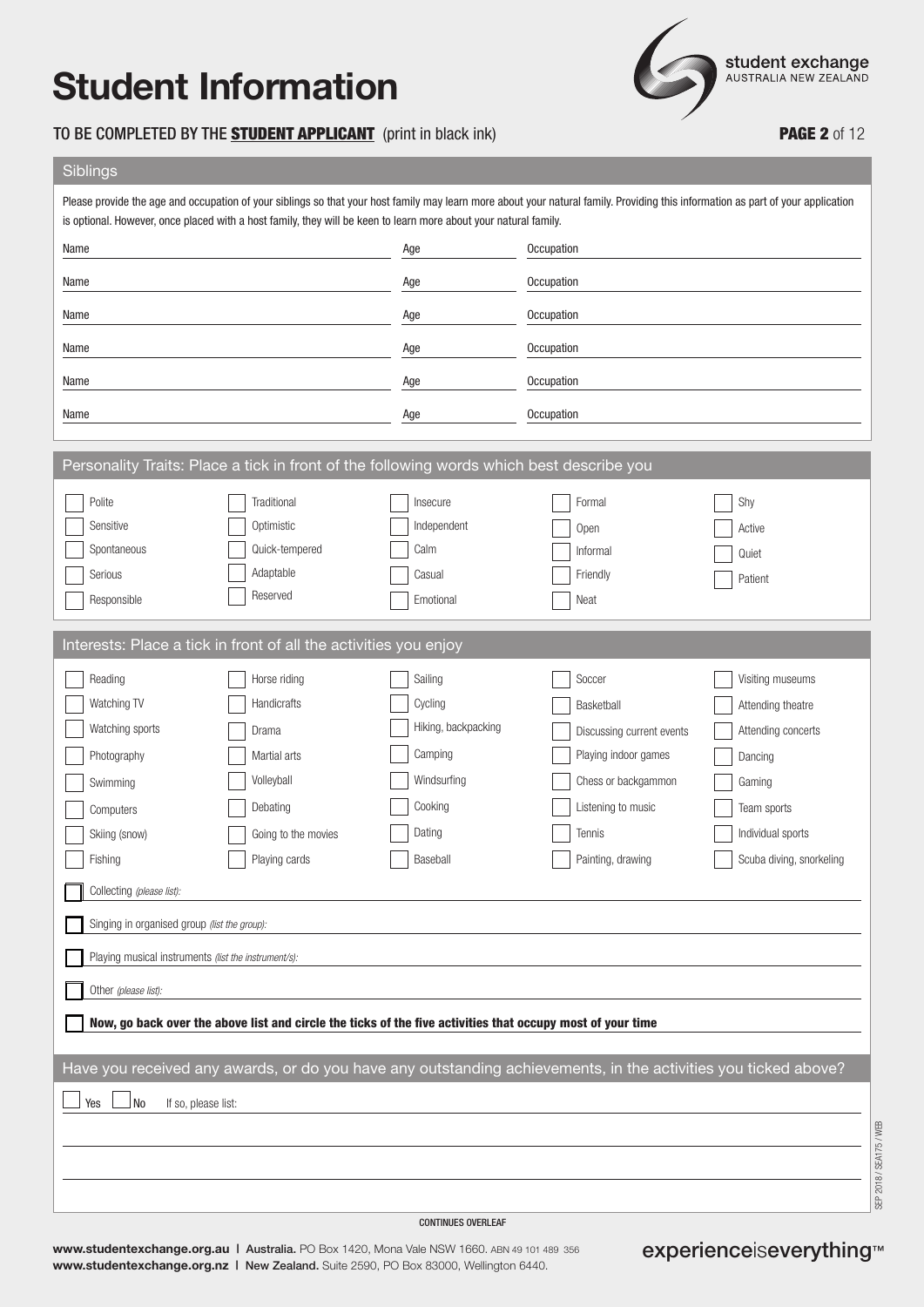

### TO BE COMPLETED BY THE STUDENT APPLICANT (print in black ink) **PAGE 3** of 12

List here any activities or interests you would especially like to pursue while on exchange:

Exchange students may be placed with a host family anywhere in the host country and families come in all shapes and sizes. We can't guarantee a particular type of family, area or activities. However, please list those activities you would especially like to enjoy with your host family: (Please remember you are not a tourist)

List languages, other than English, that you speak or that you have studied and for how long you have studied them:

Why did you decide to become an exchange student?

2018 / SEA175 / WEB SEP 2018 / SEA175 / WEB 。<br>第

#### CONTINUES OVERLEAF

**www.studentexchange.org.au | Australia. PO Box 1420, Mona Vale NSW 1660. ABN 49 101 489 356 experienceiseverything™ www.studentexchange.org.nz |** New Zealand. Suite 2590, PO Box 83000, Wellington 6440.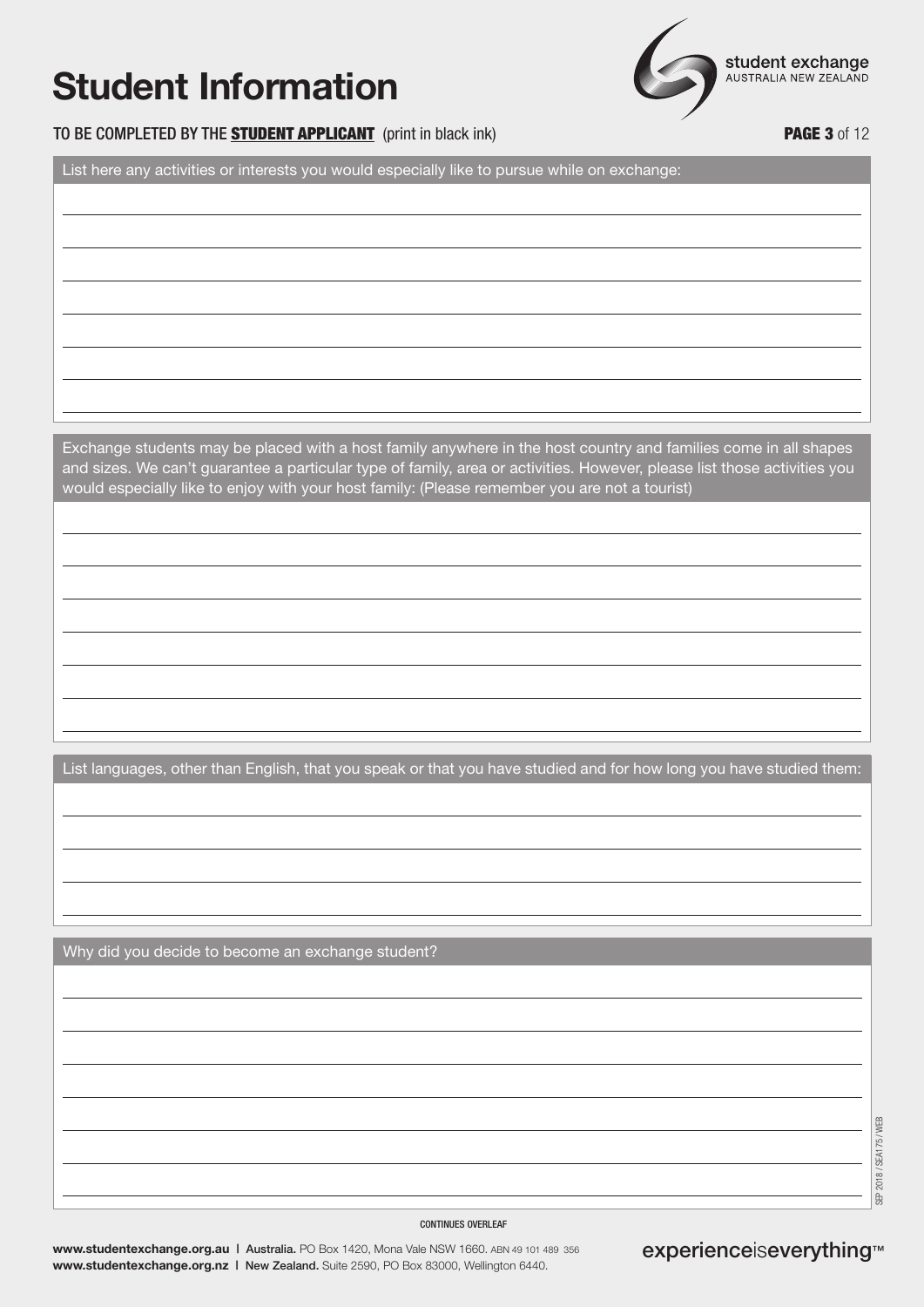**student exchange**<br>AUSTRALIA NEW ZEALAND

TO BE COMPLETED BY THE **STUDENT APPLICANT** (print in black ink) **PAGE 4** of 12

What are your usual household responsibilities?

| What personal qualities do you possess that would help you adjust to a host family that may have a different<br>economic/religious and/or cultural background to your own? |
|----------------------------------------------------------------------------------------------------------------------------------------------------------------------------|
|                                                                                                                                                                            |
|                                                                                                                                                                            |
|                                                                                                                                                                            |
|                                                                                                                                                                            |
|                                                                                                                                                                            |

| Do you smoke?                                                                                                           | Religion                                                                      |
|-------------------------------------------------------------------------------------------------------------------------|-------------------------------------------------------------------------------|
| Could you live in a home where others smoke?<br><b>No</b><br>No<br>Yes<br>Yes                                           | What is your religious affiliation?                                           |
| Please be aware that smoking is very common in many host countries.                                                     | Occasionally<br>How often do you participate?<br><b>Weekly</b><br>Never       |
| Do you drink alcohol?                                                                                                   | Other:                                                                        |
| I understand, the drinking of alcohol whilst on program is prohibited.<br>Yes<br>No                                     | Would you be comfortable with a family of a different religion?<br>Yes<br>No  |
| Dietary needs                                                                                                           | Pets/Animals                                                                  |
| Are you a vegetarian or do you have any special dietary needs?<br>Yes<br>No                                             | Do you have any pets/animals at home?<br>No<br>Yes                            |
| Please be aware that finding a family to host a vegetarian, vegan<br>or person with gluten intolerance may take longer. | Do you have any allergies to animals that would prevent you living with them? |
| If yes, please give details and specify foods you absolutely are unwilling to eat:                                      | If yes, give details:<br>Yes<br>  No                                          |
|                                                                                                                         |                                                                               |
|                                                                                                                         |                                                                               |
|                                                                                                                         |                                                                               |
|                                                                                                                         |                                                                               |
| Student Exchange Australia New Zealand                                                                                  |                                                                               |
| How did you hear about Student Exchange Australia New Zealand?                                                          | Have you attended an information session or viewed one of our videos?         |
|                                                                                                                         | Yes<br>N <sub>o</sub><br>If so, where and when?                               |
|                                                                                                                         | SEP 2018 / SEA175 / WEB                                                       |
|                                                                                                                         |                                                                               |

CONTINUES OVERLEAF

**www.studentexchange.org.au | Australia. PO Box 1420, Mona Vale NSW 1660. ABN 49 101 489 356 experienceiseverything™ www.studentexchange.org.nz |** New Zealand. Suite 2590, PO Box 83000, Wellington 6440.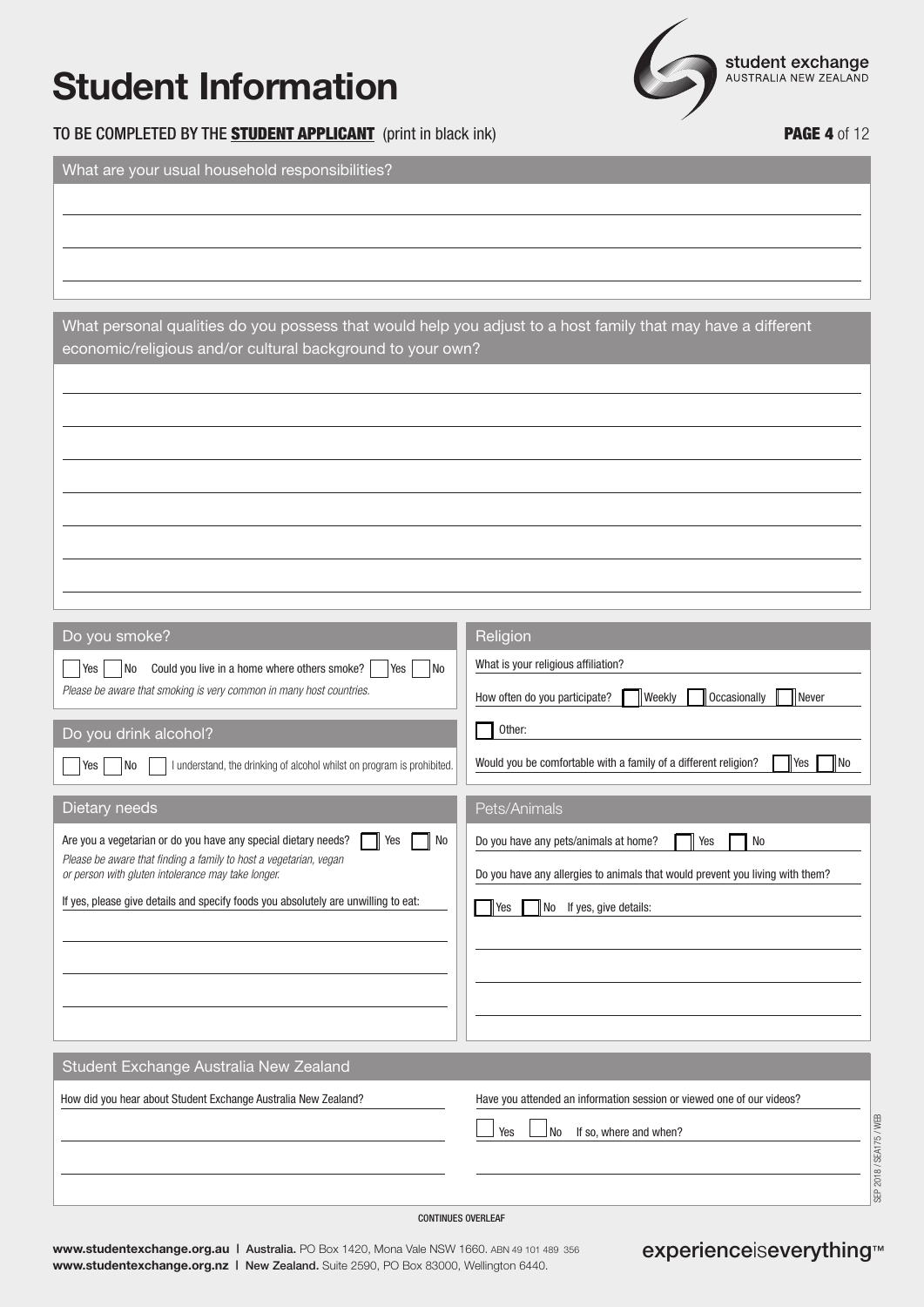# **Terms & Conditions**

### TO BE COMPLETED BY THE STUDENT & PARENTS (print & sign in black ink) **PAGE 11** of 12

student exchange AUSTRALIA NEW ZEALAND

#### 1. Student Qualifications

The student must be between 15 and 18 years old when the program commences (exceptions may be made for 14 and 19 year olds). The applicant must be a serious student of at least average ability, have a very strong desire to participate in the program, be socially adaptable, emotionally stable and have no major disabilities that will prevent normal participation in school, home and travel activities.

#### eptance into Program

Consideration of the student's application will only be made after receipt of the fully completed application form and payment of the \$150 deposit. The student will be accepted into the program only after Student Exchange Australia New Zealand has determined that the student meets all suitability and eligibility requirements. Participation is also dependent on availability of places in the selected program and approval by the overseas host organisation.

#### 3. Included in the Program

Personal interview; pre-departure orientation (student's participation in pre-departure orientation [PDO] and arrival orientation is mandatory); round-trip economy class air transport from your nearest state capital city (if from Australia) or Auckland, Wellington or Christchurch (if from New Zealand) to the host community; departure check-in assistance at major home country hubs (if requested or available); accommodation where necessary for connecting schedules to the final destination overseas; meeting and greeting at the final destination; host family placement providing bed and board, placement in a local school, supervision throughout the program by Student Exchange Australia New Zealand's overseas host organisation; 24/7 emergency phone service; medical/accident, travel, baggage and public liability insurance**\***; visa processing assistance where needed.

#### Not Included in the Program

Round trip transportation to your departure city; passport and visa fees, flight chaperone (unless specified on travel assisted programs); all items of a personal nature; expenses for extra-curricular school or elective activities; sports programs; entertainment; meals away from host home including school canteen costs; transportation to and from school; any subject, textbook or uniform fees at school overseas; additional excursions; camps; specific placement requests; any fuel charge where applicable. Convalidation of grades or approval of school year is the student's responsibility. The student understands and agrees that participation in the program does not guarantee any credit, graduation, or diploma from an overseas secondary school. Any COVID specific related expenses including early return or quarantine fees

#### ogram Duration

Program durations vary according to country and school schedules. A 'semester' program can be from 4.5 – 6 months. A 'year' program can be from 9 – 12 months. 'Short' programs are from 3 – 12 weeks. 6. of the Program

While on the program, students must abide by these program rules. A student who does not comply with the program rules may have his or her participation in the program terminated and the student may be returned to their home country at natural parent/guardian's expense.

- 1. While in the host country, students must obey all the laws of the host government, including laws covering immigration, sexual relations, all State and Local government laws, as well as the rules set by the host school, the host family, the overseas host organisation and Student Exchange Australia New Zealand.
- 2. School attendance is compulsory. Students must attend school and follow school policies with regard to absence, homework and exams. Students must demonstrate a determined effort at school and maintain "C" average or higher in all courses at the host school.
- 3. Students must not travel independently and must comply with all Student Exchange Australia New Zealand and overseas host organisation release conditions and procedures.
- 4. Students must not drive or purchase any motorised vehicle (eg, car, van, ute, truck, motorcycle, moped, scooter, tractor, quad bike) which requires a licence except when supervised by legally qualified instructors as part of the student's school experience. USA: driving is permitted with an instructor of an official driver's education course, and only during class hours; Australia: driving 'quads' can be allowed if provided by the host family and additional insurance is arranged and must only be driven on private premises, not on public roads.
- 5. Students must not smoke or use any prohibited substance during the program period. Students who indicate that they do not smoke on their application may not smoke during the program period. Be aware that in some countries or states it is forbidden by law for students under a certain age to smoke or possess tobacco. Possession, purchase or use of non-medically prescribed drugs is prohibited. Consumption of alcohol is prohibited. Exceptions regarding alcohol may be allowed ONLY in countries where local law allows it and ONLY when offered, and consumed, by and together with the host parents in the host home and never to excess.
- 6. Students must demonstrate a genuine commitment to assimilate with their host community and host family by following host family rules, participating in host family everyday life and by integrating into the host family community. Students must act respectfully and always keep their host family aware of their whereabouts. The use of phone and/or other social media to contact home should be limited to help to avoid homesickness.
- 7. Students may not participate in hazardous activities without prior written approval by natural parents/ guardians, host family and Student Exchange Australia New Zealand on the Hazardous Activities Release Form. Approval is required regardless of whether or not the hazardous activity is covered by insurance.
- 8. The following actions/behaviour are not permitted:
- Hitch-hiking,
- Shooting, possessing, or handling firearms or other weapons
- Sexting, that is, the sending or sharing of sexually explicit digital images, videos, text messages or emails. • Becoming pregnant or causing somebody else's pregnancy.
- Life-changing decisions: marriage; changing sex or gender identity; changing religion; changing nationality; tattoos; piercings.
- Students are not allowed to take official employment outside their host homes in the host country except in Australia and New Zealand

Any student breaking the above rules will be returned to their home country immediately at the natural parent's expenses. Be aware that local laws (in the host country) may differ to laws in the home country and that violations of the above rules may have serious consequences and/or may result in the cancellation of a student's participation in the program.

Rules are made to ensure the students' safety and successful completion of the program. Student Exchange Australia New Zealand takes responsibility to help the student to successfully complete their program, and \*Full medical insurance is provided for all COVID pandemic related medical costs whilst on the program but any

other COVID specific related expenses including but not limited to early return or quarantine fees are not covered by our insurance policy.

**www.studentexchange.org.nz |** New Zealand. Suite 2590, PO Box 83000, Wellington 6440.

therefore has processes for handling situations where students break the rules. The process may involve "round table discussions", "positive action plan" and a "final warning". It will usually involve the student, host family, local coordinator and overseas host organisation program staff. For appropriate rule breaches, it may highlight when a<br>student is not following the rules, what remedial actions are required, as well as potential consequences if remedied. Extremely serious rule breaches will of course not involve such a process, but will cause the student to be immediately returned to their home country. Natural parents/guardians are advised not to contact the overseas host organisation unless approved by the sending organisation. To ensure proper management and control of a student's program, all contact from the natural parent's should be with Student Exchange Australia New Zealand. These rules must be read in conjunction with the Terms & Conditions of participation, Medical and General Authority, Travel Authority, Insurance Policy and student and parent handbooks.

As indicated above, Student Exchange Australia New Zealand and the overseas host organisations reserve the right to terminate the participation in the program of any student whose conduct is considered by them to be seriously in breach of program rules or detrimental to or incompatible with the program or where global, national or regional emergency circumstances, national, state or territory government directives, the student's physical or mental health circumstances, and/or the student breaches the rules of the program as highlighted above and in that event they may return that student home at the natural parent/guardian's expense.

#### enses During the Program

Students must have at least AU\$500/NZ\$650 available to them upon arrival in the destination country plus a minimum of AU\$350/NZ\$450 per month to cover costs not included in the program.

#### 8. Passport and Visa

The student must have a current passport with a minimum validity of six months after the anticipated return date, and the relevant visa for the country of destination, if required.

#### 9. Host Family

Host family selection is solely at the discretion of the overseas host organisation of Student Exchange Australia New Zealand. Host families are generally non-paid volunteers. Placement of students with families is generally based upon material contained in the application. Student Exchange Australia New Zealand cannot guarantee placements in any specific area (unless a program with Location Options has been chosen), or with host families of specific criteria. Should a host family change be necessary because of the behaviour of the student, Student Exchange Australia New Zealand will make all reasonable endeavours to facilitate a replacement family. However, an administration charge may be levied and all transportation costs associated with the move will be the financial responsibility of the natural parent/guardian. Students must accept placement with a host family of any race, creed or colour. The student must live as a member of the host family, respect the rules and customs of the host family. Students can be placed in more than one host family during the duration of the program.

#### 10. Inoculations

Each country has its own requirements for inoculations. Students should consult with their family physician, local health authority or Student Exchange Australia New Zealand for the latest requirements in the host country. The results of a recent medical examination and immunisation history are part of the application and may be required for the student's safety, visa application and school enrolment.

#### 11. Insurance

Students are provided with personal accident and medical coverage, as well as travel, baggage and public liability insurance\* while participating in the program. Natural parents/guardians should review the policy to ensure the cover is adequate for the student. Some exclusions for special or pre-existing conditions apply. Natural parents/guardians shall promptly pay all medical expenses incurred in respect of the student during the program. Insurance claims made in respect of medical expenses may only be made after natural parents/guardians have made such payment. Natural parents/guardians agree to promptly reimburse Student Exchange Australia New Zealand, its overseas affiliates and any host family for any medical expenses incurred by them in respect of the student (although Student Exchange Australia New Zealand, its overseas affiliates and any host family shall have no obligation to make any such expenditure.)

12. Program Cancellation

Cancellations will only be accepted in writing and will be effective as of the date received by Student Exchange Australia New Zealand. Provided all fees due up to the date of cancellation have been paid, refunds will be made in accordance with the following schedule:

- 1. If a student is not accepted on to the program by Student Exchange Australia New Zealand Full refund 2. If a student is not accepted by the overseas partner – Full refund
- 3. If Student Exchange Australia New Zealand cancels a program at any time prior to departure Full refund
- 4. If a student withdraws from the program:
- Before interview Full refund
- After interview but before formal acceptance Full refund less \$150
- After formal acceptance
	- 75 days or more prior to scheduled departure Full refund less \$1500
- 74 days to 14 days prior to scheduled departure 50% of program fee
- Less than 14 days prior to scheduled departure No refund - Failure of student to depart on flight – No refund
- Student voluntarily leaves or is dismissed from program No refund

5. If a student has to return home after commencement of the program because of serious illness of the student or serious illness or death of a member of the immediate family \$100 refund will be paid for each complete remaining month of the program.

Nothing in these terms and conditions is intended to have the effect of contracting out of the provisions of the New Zealand Consumer Guarantees Act 1993 (if applicable).

#### 13. Price Gu

Student Exchange Australia New Zealand reserves the right to increase program prices at any time. However, applicants are protected from price increase once the completed application form and initial deposit of \$150 have been received by Student Exchange Australia New Zealand.

#### Scholarships and Discounts

Scholarships and discounts cannot be used in conjunction with one another. Only one scholarship or discount can be applied to the program fee unless the applicant chooses to host and is eligible for a hosting rebate. Unsuccessful scholarship applicants who advise us in writing that they will not proceed with their application on a fee paying basis will have their \$150 deposit refunded in full, according to the cancellation schedule above.

### **www.studentexchange.org.au | Australia.** PO Box 1420, Mona Vale NSW 1660. ABN 49 101 489 356 **experienceiseverything**™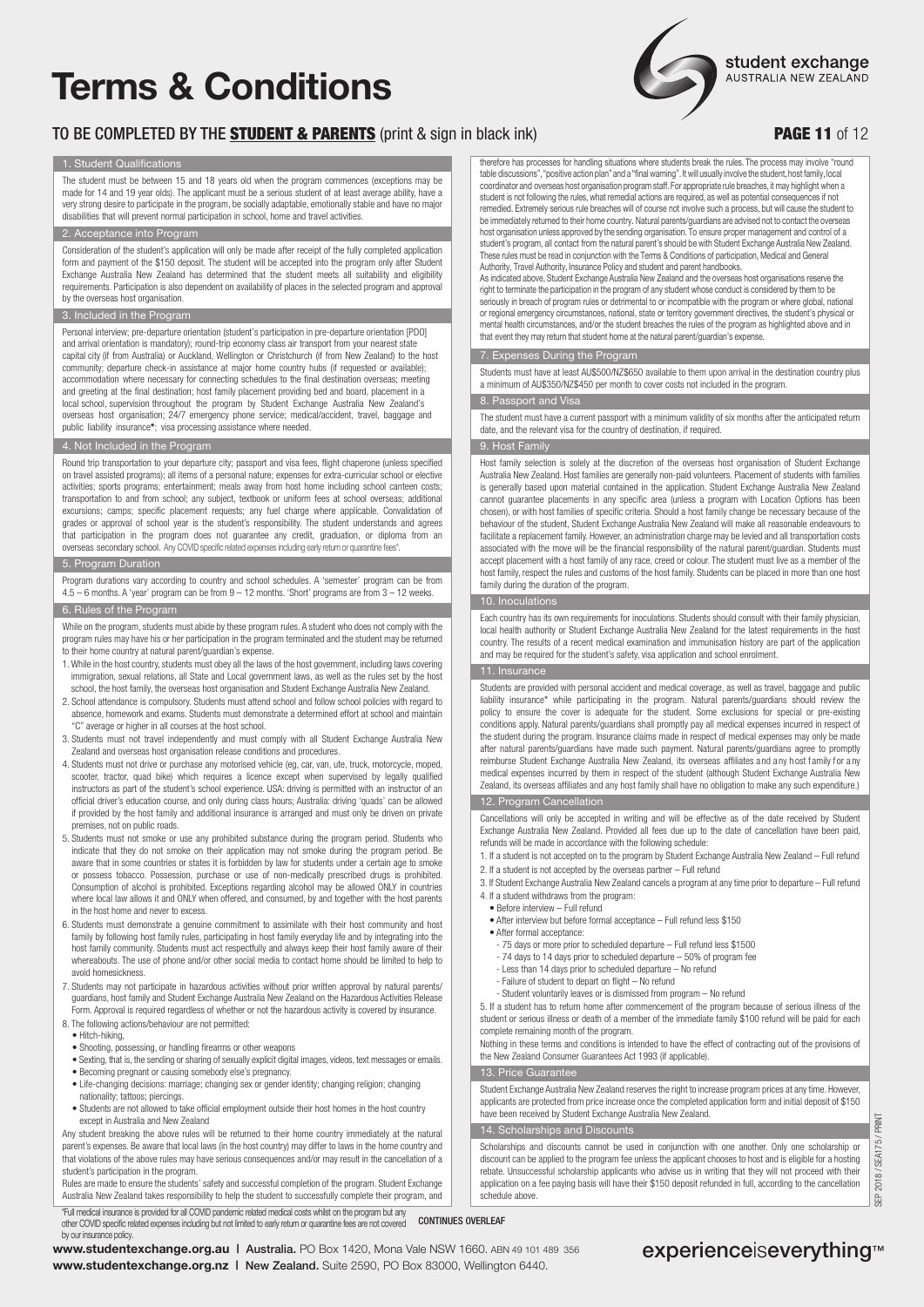# **Terms & Conditions**

### TO BE COMPLETED BY THE STUDENT & PARENTS (print & sign in black ink) PAGE 12 of 12

#### 15. Responsibility

Student Exchange Australia New Zealand, its overseas host organisations, partners, employees or coordinators act only as customers to the various companies, owners, or providers of other services. All tickets, coupons, and orders are issued subject to any and all terms under which such services are offered or provided. The passage contract in use by the airline concerned, when issued, shall constitute the sole contract between the airline and the purchaser of these programs. The issuance and acceptance of such tickets, coupons and orders shall be deemed to be consent to the additional condition that to the maximum extent permitted by applicable law, Student Exchange Australia New Zealand, its overseas host organisations, partners, employees or coordinators shall not in any way be liable for injury, damage, loss or delay howsoever caused which derives from acts or omissions of airlines, shipping companies, and transportation providers in general, hotels, restaurants or any other service providers. Nothing in these terms and conditions is intended to have the effect of contracting out of the provisions of the New Zealand Consumer Guarantee Act 1993 (if applicable).

#### 16. Alterations to the Program

Student Exchange Australia New Zealand reserves the right to make such alterations or modifications to the program as may be deemed desirable by Student Exchange Australia New Zealand for the proper execution of the program. Student Exchange Australia New Zealand reserves the right to cancel any program and to decline to accept or retain any student at any time.

#### 17. Law of the contract

This Contract is governed in all respects by the law of the State of New South Wales and any legal action arising under the Contract shall be litigated only in the appropriate Court having jurisdiction in that State. Notwithstanding the governing law of the Contract, Student Exchange Australia New Zealand Ltd complies with the applicable New Zealand laws and regulations, including the Privacy Act 1993, Consumer Guarantees Act 1993, Unsolicited Electronic Messages Act 2007 and the Fair Trading Act 1986.

#### 18. Travel Authority

We, the parents or legal guardians of the student, hereby authorise Student Exchange Australia New Zealand, its overseas representatives and the host family with whom our child may live, to make all decisions on our behalf concerning travel arrangements for our child for the duration of our child's participation in the Student Exchange Australia New Zealand program. This authorisation is given for all occasions when our child is travelling and supervised by a person approved by a host parent, a representative of the overseas host organisation or by a representative of the school our child will be attending. We understand that our child may not travel unsupervised other than for local arrangements generally approved by one of the host parents. That is, independent day travel [except travel to and from school] without consent of the host family is not allowed, and never allowed outside the host country. Independent overnight travel can be allowed, to visit a relative or friend of the student, who is over the age of 25 and is approved by the natural parents and authorised through a release form. Travel is allowed together with: host family; school representative; tour operator approved by receiving organisation; sports club or other youth organisation with adult supervision. Before exiting the host country with the host family, the student must always check their visa regulations/ conditions to ensure that the student will be allowed to re-enter.

Returning temporarily to the home country is discouraged, but can be allowed if applied for well in advance before the trip, with release form signed by natural parents. Such trips cannot involve absence from school. (Exceptions apply for emergencies, e.g. death of a family member, or medical emergency that has to be treated in home country). Fees may apply.

Parents and guardians are discouraged from visiting exchange students. If parents do visit, the visit should occur towards the end of the program or during major holidays (for a maximum of 7 days) and be approved in advance by both the sending and host organisations. The student is under no circumstances allowed to be absent from school. Host family is not obligated to provide accommodation to the natural parents/guardians. For programs shorter than 3 months, natural parent/guardian visits are not allowed during the program. Natural parents/guardians agree to pay for any additional travel expenses incurred by Student Exchange Australia New Zealand as a result of an early return.

The natural parents/guardian and the student have read the above travel authority and agree that the student will only travel in accordance with these authorised travel arrangements whilst participating in the Student Exchange Australia New Zealand program.

#### 19. Medical and General Authority

We, the natural parents or legal guardians of the student grant Student Exchange Australia New Zealand, its employees and overseas partners, the school where the student may be assigned, and the host family or families with whom they may live permission at their discretion and, if necessary, at our cost to place our child in a hospital or in any other institution for any type of assistance or medical treatment or, if there is no hospital available, to place them under the care of a local medical doctor for their treatment.

We also grant Student Exchange Australia New Zealand, its employees and overseas representatives, the school where the student may be assigned, and the family or families with whom our child may live, permission to act as legal guardians and in 'loco parentis' for the student in any situation, whether medical or other, where they may at their discretion determine it necessary or appropriate to so act. This authority extends to giving permission for surgical operations or any other treatment. With this application we also authorise Student Exchange Australia New Zealand and its overseas partners to return the student to his/her home country at our cost for medical treatment should they deem it necessary. We confirm that at the time of signing this document the student enjoys good health, that their health record enclosed herewith is true and complete, and that they may engage in any physical or sport activity. We also undertake to immediately notify Student Exchange Australia New Zealand of any material changes to the medical condition of the student. Any and all current, and historical, physical or psychological medical conditions must be communicated to the sending organisation in full prior to program start. If the student develops a serious physical or psychological medical condition during the program period, the student must be diagnosed by a doctor and returned home. If reasonably required by Student Exchange Australia New Zealand during the program we will authorise the release of medical information concerning the student to Student Exchange Australia New Zealand.

We grant Student Exchange Australia New Zealand, its employees and overseas representatives and the host family or families with whom the student may live, permission to act on our behalf in anything relating to police matters involving the student or to possible representation of the student before the local courts or authorities. This authorisation shall be valid for the entire duration of the Student Exchange Australia New Zealand program in which the student is participating.

20. Acceptance

- We, the natural parents/guardian and the student acknowledge and agree that
- We have read, understood and accept these above terms and conditions.
- We renounce any claim we may otherwise have against Student Exchange Australia New Zealand, its partners, employees or coordinators where such claim relates to force majeure.
- We grant Student Exchange Australia New Zealand permission to use any photographs, video, comments or any other type of material submitted to Student Exchange Australia New Zealand in which the student may appear or which the student may have created or written, for promotion or publicity of Student Exchange Australia New Zealand. We understand that the images, videos or comments may be used in print publications, online publications, presentations, websites, and social media. We also understand that any photos or videos submitted to Student Exchange Australia New Zealand will need to have the approval of all individuals included and that no royalty, fee or other compensation shall become payable to us by reason of such use.
- We undertake to disclose in writing any material changes to the medical history of the applicant following submission of the application.
- We have also read, understood and will comply with the Rules of the Program.
- We acknowledge that failure to comply with these Terms and Conditions will entitle Student Exchange Australia New Zealand to terminate the student's participation in the program.
- Student Exchange Australia New Zealand has a contractual agreement with the natural parents/guardians, and obligations toward natural parents/guardians are the same for students who are under 18, who are 18 upon arrival and/or who turn 18 during the program. All students are subject to the Program Rules in their entirety.

#### **We hereby agree to the above terms and conditions and agree that the student must follow the above rules**

| Signature of student        | Date |
|-----------------------------|------|
| Signature of legal guardian | Date |
| Signature of legal guardian | Date |

dent Exchange Australia New Zealand is registered with all Australian state/territory and New Zealand regulatory authorities at the time of publication.

#### 21. Payment Schedule & Credit Card Authority

Full payment must be received prior to departure.



### $\blacksquare$  Early Bird and Scholarship Applicants

I/We authorise and request Student Exchange Australia New Zealand to debit my/our credit card (details provided below) with the \$150 deposit when the application is submitted, followed by the balance of the program fee in 6 x monthly instalments commencing when our son/daughter is formally accepted onto the Student Exchange Australia New Zealand program.

### Ol<sub>Other Applicants</sub>

I/We authorise and request Student Exchange Australia New Zealand to debit my/our credit card (details provided below) with the \$150 deposit when the application is submitted, followed by the balance of the program fee in 3 x monthly instalments commencing when our son/daughter is formally accepted onto the Student Exchange Australia New Zealand program.

| $\mathbf 1$ mastercard<br>$\mathsf{I}_{\mathsf{VISA}}$ |      |
|--------------------------------------------------------|------|
| Expiry Date (Month/Year)                               |      |
| <b>Account Number</b>                                  |      |
|                                                        |      |
| Cardholder Name/s                                      |      |
|                                                        |      |
|                                                        |      |
|                                                        | Date |
| Signature(s)                                           |      |

PRIVACY: Student Exchange Australia New Zealand Ltd is collecting information about the applicant to assist in determining whether s/he is eligible for the program, to administer the application and to provide information organisation and host family concerning the applicant. Student Exchange Australia New Zealand Ltd may not be able to process your application, or provide the program to you, if all the requested information is not provided about you may be used from time to time for marketing other products and services for which we believe you are eligible. Information you provide may from time to time be disclosed to, and collected from overseas partner or Zealand Ltd will hold all information you give to us at Unit 7 - 9, 1 Mona Vale Road, Mona Vale, NSW, 2103, Australia. If you want to access your information, or change it, please contact us via info@studentexchange.org au org.nz.The applicant and their parent/guardian authorise Student Exchange Australia New Zealand Ltd to send the applicant commercial electronic messages for any of the purposes set out in this clause.

**www.studentexchange.org.au | Australia.** PO Box 1420, Mona Vale NSW 1660. ABN 49 101 489 356 **experienceiseverything**™ **www.studentexchange.org.nz |** New Zealand. Suite 2590, PO Box 83000, Wellington 6440.

SEP 2018 / SEA175 / WEB

2018 / SEA175 / WEB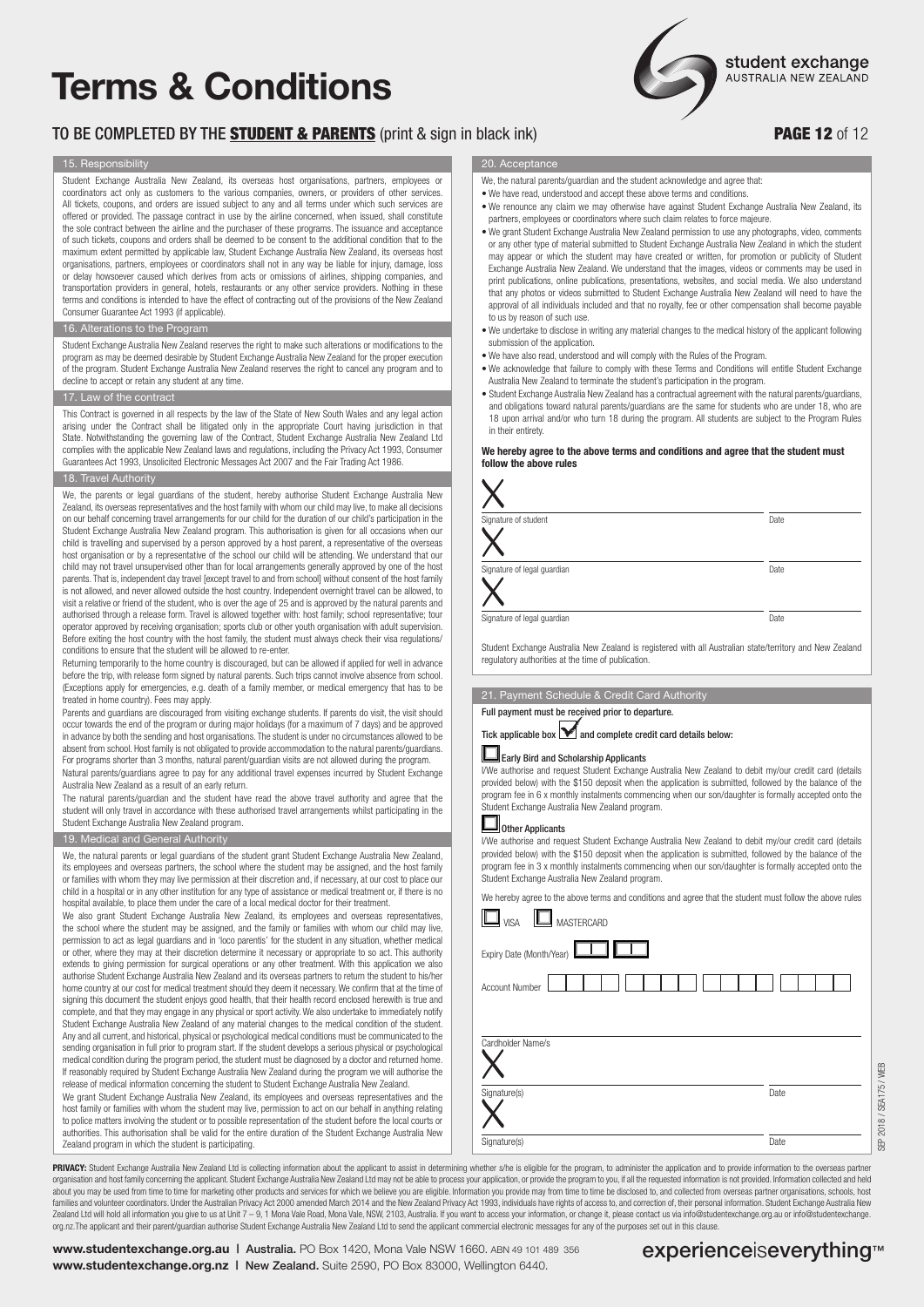

## **STANDARDS OF CONDUCT (Pg.1)** Student Name:

CETUSA strives to promote a positive learning experience during the student's exchange program. We, the undersigned student participant and natural parent(s)/legal guardian(s), understand that while on the program and in the hosting country, participants must adhere to and abide by the following Standards of Conduct during the exchange program:

### **ACADEMIC AND CULTURAL EXCHANGE PROGRAM**

#### **1. SCHOOL**

#### We understand that:

- a) The student is on an Exchange Visitor or Student Visa and must attend school regularly and obey all school rules.
- b) The student is expected to show an interest in his/her schoolwork and to fully participate in all classes, completing all coursework in a timely manner.
- c) The student is expected to maintain a minimum of a C average and pass all courses. Failure to do so will result in the student's program being reviewed.
- d)If the school or CETUSA decides the student needs a language tutor to be successful, CETUSA will help to arrange for such a tutor. Tutoring costs will be the sole responsibility of the student and/or natural parents.
- e) If the student is given a failing mark in attitude as an official complaint from the school, their program will be reviewed.
- f) Dismissal from school will result in termination of the program.
- g) The student is on an Exchange Visitor or Student Visa and is expected to attend school. A truancy letter from the school will be grounds for the student's program to be reviewed. Excess absences will also be grounds for a program review.
- h) CETUSA does not guarantee that student will receive a diploma or be able to participate in graduation.

#### **2. CONVALIDATION AND TRANSCRIPTS**

We understand any and all Convalidation/Apostille requirements are entirely the student's responsibility, including school transcripts and attendance letters, notarization of documents, and all costs associated with the convalidation and Apostille process. CETUSA encourages students to use a service such as Convalidation Services, LLC to assist with this process.

#### **3. EXTENSIONS**

We understand a student on the Fall Semester Program may transfer to the Academic Year Program by applying and paying the difference in fees plus the established surcharge only if there is no change of Host Family and school. Any student who extends and stays beyond the scheduled return without notifying CETUSA and filling out proper paperwork will be considered terminated from the program. The US Department of Homeland Security will be notified that CETUSA is no longer responsible for the student.

#### **4. LEAVING THE PROGRAM**

We understand a student may not leave the program without the express written consent of CETUSA. Students are not permitted to return home during their program; doing so will be considered leaving the program. A student may temporarily return home due to a death or serious illness in the immediate family or for other bona fide emergency situations as determined by CETUSA with proper verification. When a student leaves the program, except for emergencies, he/she may not return, and the program is terminated.

#### **5. MEDICAL CO-PAY AND OTHER COSTS**

We understand that if the student gets ill or requires medical attention, the Host Family will seek medical care for him/her. However, the host family is not financially responsible for this care. All co-pays and medical expenses not covered by the student's insurance program are the responsibility of the student and natural family.

#### **HOST FAMILIES**

#### **1. HOST FAMILY REGULATIONS**

We understand that each Host Family has rules and regulations which help it to function effectively. It is imperative each student makes every possible effort to understand what his/her Host Family expects and the rules governing the household. Each student must be respectful to his/her Host Family. Disrespectful behavior toward Host Family or repeated violation of their rules may cause the student's program to be reviewed. Furthermore, we understand the student's activities must be approved by the Host Family. At all times, the student's Host Family must know where the student is, with whom and when the student will return.

#### **2. MONEY**

We understand each student is responsible for purchasing his/her own personal items, including but not limited to clothing, entertainment, etc., and for his/her own spending money. Each student is required to have at his/her disposal a minimum of \$250 each month. CETUSA is not responsible for any lost or stolen money. It is against CETUSA regulations for a student to place his/her money in the Host Family's bank account. Furthermore, no student shall lend to or borrow from any member of his/her Host Family. It is the student's responsibility to manage their own money.

#### **3. WORK AND JOBS**

We understand students sponsored by CETUSA are in the country on an Exchange Visitor Visa. It is against the law for these students to hold or seek a job. Exceptions may be baby-sitting, lawn mowing or odd jobs offered to the student by his/her Host Family or Host Family acquaintances. Odd jobs must be approved by Student Services staff prior to student beginning the job.

| PLEASE INITIAL- | Student: | Father (Legal Guardian): | Mother (Legal Guardian). |
|-----------------|----------|--------------------------|--------------------------|
|                 |          |                          |                          |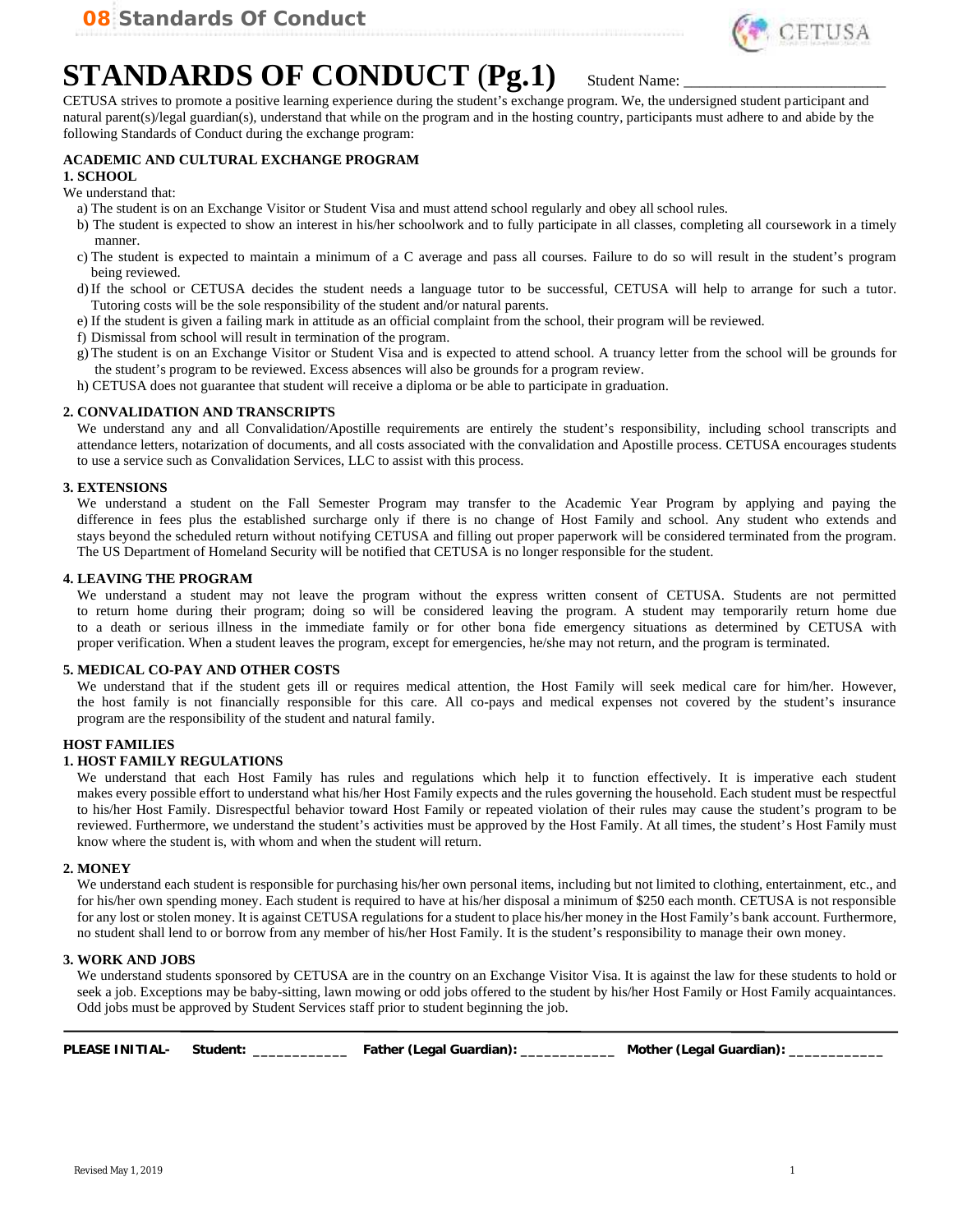# **STANDARDS OF CONDUCT** (Pg.2) Student Name:

#### **4. INTERNET AND E-MAIL**

We understand that the Host Families are not required to have Internet access. While use of the Internet and email is generally deemed acceptable, it may also be detrimental to a student's program. Therefore:

- a) Students must respect and abide by their Host Family and school rules in relationship to use of computers, Internet and e-mail.
- b) Students are not permitted to download illegal or unauthorized music, movies, videos, games, photos, applications or the like.
- c) If the student downloads such material, any and all costs and fines will be the responsibility of the student and his/her natural family.
- d) Unauthorized or illegal downloads will cause the student's program to be reviewed and may result in termination of the student's program.

e) During their program, students are not allowed to join or participate on sites such as Tinder, Match.Com, or other online dating sites.

#### **5. CELL PHONES**

We agree CETUSA has the right to limit cell phone privileges when it is in the student's best interest as determined by CETUSA. Students must not be put on the host family's cellphone plan, and CETUSA will have no responsibility for losses if this should occur.

#### **TRAVEL AND VISITS**

#### **1. TRAVEL**

We understand that:

a) Students must travel directly from their home country to the U.S. Host Family home at inception of the Program, without deviation, unless said deviation is for supervised orientation days and is approved by CETUSA no less than one month prior to inbound travel date. No deviation is allowed without approval of Student Services. Host family, natural parents nor coordinator can give this approval. It must come from Student Services in the HSP office.

b) Students must fly directly from the Host Family's home to their natural family's home at the conclusion of their CETUSA program. c) Student must arrive no sooner than 7 days before the school start date and depart no more than 7 days after end of classes and/or graduation.

- d) Students will be permitted to travel while in the host country only with the following conditions:
	- 1) If traveling with the Host Family for longer than overnight, the CETUSA Coordinator must be informed of travel dates and given a phone contact where student can be reached in case of emergency.
	- 2) Travel of more than two nights with the Host Family or for any other travel requires a Travel Release form to be submitted to the CETUSA office at least two weeks before the date of travel to assure all approvals and background checks are done.
	- 3) If travel is with anyone other than the Host Family, the supervising individual on the trip **must be 25 years of age or older,** Host Family must approve, and the same rules listed above apply. Criminal Background Checks will be required for such travel of anyone age 18 or older.
	- 4) School and group-sponsored trips are permitted; but the Host Family must approve, and the CETUSA Coordinator must be notified at least two weeks before the trip so a Travel Release form can be filled out.
	- 5) Students are not permitted to travel independently by bus or train.
- 6) Students are not permitted to travel independently by air unless on a CETUSA-approved group-sponsored trip.
- e) For travel outside the U.S., the DS-2019 form must be signed by an authorized CETUSA staff member before travel is permitted. This is the student's responsibility and must be done at least 60 days in advance. Refer to your Handbook for details regarding Authorization to travel. Unauthorized travel by a student will result in his/her program being reviewed. Do not purchase tickets prior to CETUSA approval.

#### **2. VISITS WITH RELATIVES AND FRIENDS**

We understand visits with relatives and friends of the natural family are prohibited except in the last two weeks of the student's program. a) Earlier visits by natural family and friends can cause disruption of the student/Host Family relationship.

- b) During their program, students also may not visit or be visited by relatives living in the US.
- c) If such an event occurs, the student's program will be reviewed.
- d) If a student's placement is jeopardized by a visit from natural family, relatives or friends of natural family, CETUSA will not guarantee being able to find a new Host Family placement for them.
- e) Approval by both the Host Family and CETUSA must be obtained prior to any visit, including at the end of the program.
- f) Natural family and friends should not expect the student's host family to accommodate them.
- g) Students cannot stay overnight with natural parents during visits at the end of program. Student must remain in the host family home.
- h) Students are prohibited from returning to their home country for visits during their program.

#### **LAWS AND STAYING SAFE**

#### **1. LAW VIOLATIONS**

We understand if a student admits to violating a criminal law, is arrested and charged with a violation, or if reliable information is received that the student will be arrested and charged, the student's program will be reviewed, and he/she may be returned to his/her home country as soon as legally possible. Students are expected to obey all laws of their host country, state, city and community.

#### **2. DRUGS**

We understand the purchase, possession and/or use of illegal (non-prescribed) drugs is forbidden, and no association is to be maintained with anyone involved with drug use in any way. The use of any mind-altering prescription drugs (including anti-depressants, ADD or ADHD medications or any drugs that treat compulsive behavior are also forbidden. Violation of this will result in the program being reviewed. Furthermore, CETUSA reserves the right to conduct drug testing on the student at CETUSA's discretion at any time during the student's program. CETUSA must be informed of any medications, including homeopathic ones, the student brings (or is sent) from home.

| PLEASE INITIAL- Student: |  | Father (Legal Guardian): | Mother (Legal Guardian). |  |
|--------------------------|--|--------------------------|--------------------------|--|
|--------------------------|--|--------------------------|--------------------------|--|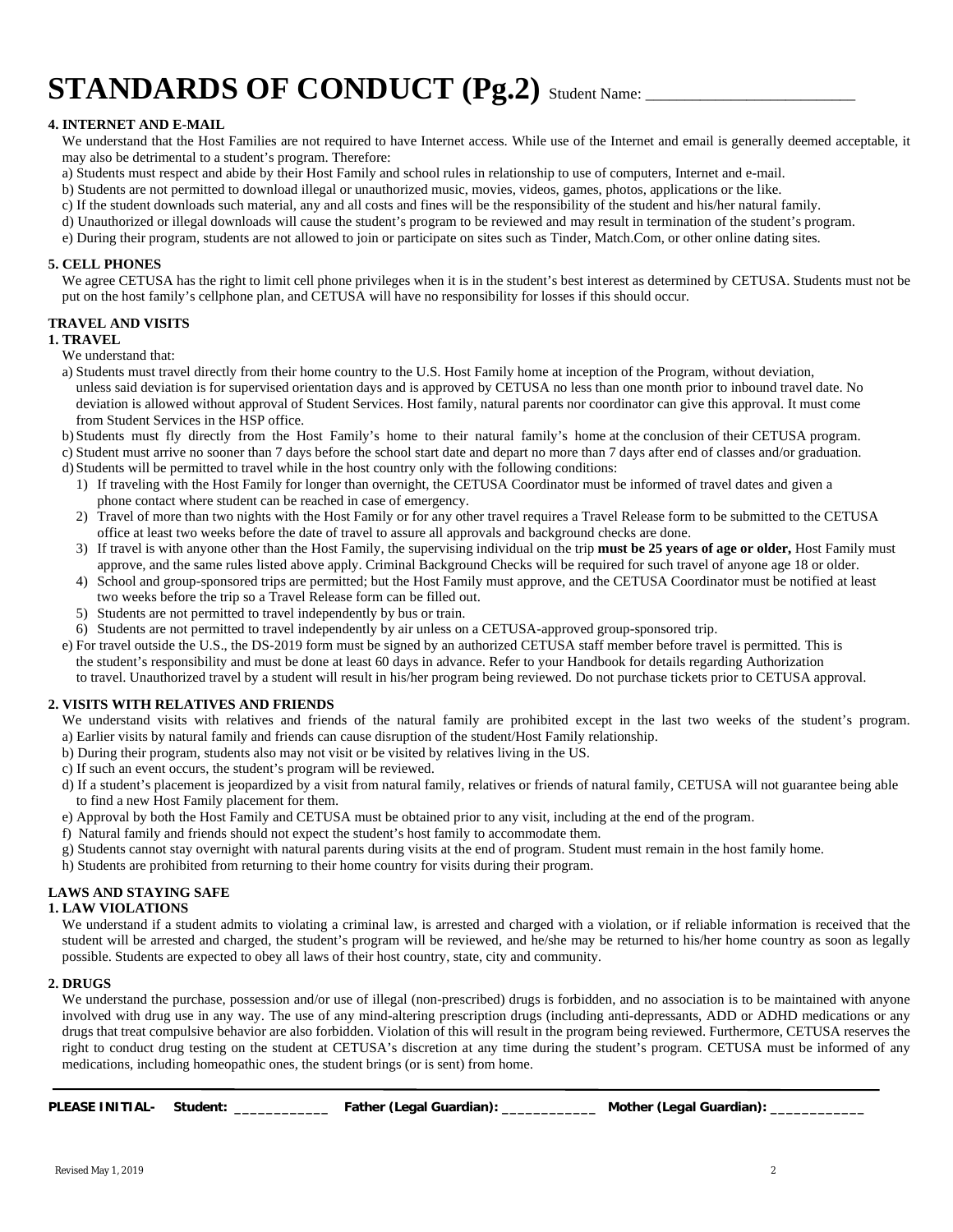# **STANDARDS OF CONDUCT** (Pg.3) Student Name:

#### **3. ALCOHOL**

We understand students are not allowed to consume any alcoholic beverage even if served in the host family home. We also understand the purchase, possession and/or use of alcoholic beverages, including beer and wine, is forbidden and will result in the student's program being reviewed. If a student is in a situation where alcohol is offered to them or is served/consumed by minors, the student must immediately contact their host parent or coordinator to let them know and to make arrangements to be picked up. Failure to do so will result in the student's program being reviewed.

#### **4. PORNOGRAPHY**

We understand the purchase, possession, viewing and/or downloading of pornography is against the law and is not permitted. If a student is found to have done so, his/her program will be reviewed.

#### **5. SEXTING**

We understand sexting is a punishable offense in the USA in order to protect children from sexual predators. Teenagers who text nude or partially nude photos of themselves or their friends can be charged with distribution of child pornography. Those who receive the pictures can be charged with possession of child pornography. Sexting is a serious offense and will result in the student's program being reviewed.

#### **6. DANGEROUS ACTIVITIES**

We understand dangerous activities such as skydiving, hang gliding, glider riding, parachute jumping, parasailing, jet skiing, snowmobiling, motorcycling, all-terrain vehicle riding, bungee jumping, riding in private aircraft, hot air balloon riding, hunting and/or using weapons **(including but not limited to:** guns, rifles, bows/arrows, etc.) are prohibited and participation in them will result in the student's program being reviewed. We understand some Adventure Sport insurance plans may cover these activities, but such coverage does not constitute permission to participate in these dangerous activities. They are prohibited and will result in the student's program being reviewed.

#### **7. DRIVING**

We understand, due to the danger involved and the lack of liability/medical insurance coverage, a student may not, under any circumstances, drive a motorized vehicle. This includes but is not limited to automobiles, trucks, motorcycles, motor scooters, all-terrain vehicles, golf carts, snowmobiles, riding lawnmowers, etc. Driver's Training is also not allowed. Violations will result in the student's program being reviewed.

#### **8. HITCHHIKING**

We understand hitchhiking is extremely dangerous. Students are not permitted to hitchhike, either alone or with friends, at any time on their program. Violations will result in the student's program being reviewed.

#### **9. TOBACCO USE**

We understand the purchase, possession and/or use of tobacco products is forbidden. This includes but is not limited to: cigarettes, chewing tobacco, nicotine patches, vapor or electronic cigarettes, hooka products, snuff, etc. Violations will result in their program being reviewed.

#### **10. SEX AND DATING**

We understand the exchange experience is not intended to be a time in which romantic attachments are formed. Dating while on the program is subject to the host family rules. Exclusive dating is discouraged. Exchange students are ambassadors of their country; therefore, it is extremely important the students' moral behavior be beyond reproach at all times. If a student is involved in a sexual relationship while sponsored by the CETUSA program, or if it is found a student is pregnant or has caused a pregnancy while on the CETUSA program, the student's program will immediately be reviewed.

#### **11. LIFE-CHANGING DECISIONS**

We understand students are not allowed to make life-changing decisions while on their program. Decisions such as marriage, engagement to be married, change of religion, acquiring tattoos or body piercings, making body modifications, altering plans for career or for college education, etc. must be put aside until after the student returns home. Violations will cause the student's program to be reviewed.

#### **DECISIONS AND DETERMINATIONS FINAL AUTHORITY**

We understand and agree:

- 1) Students must respect all decisions made by CETUSA and its coordinators or staff.
- 2) CETUSA reserves the right to terminate a student's program if there should arise, in the judgment of CETUSA officials, a condition likely to be detrimental to the health or well-being of the student.
- 3) CETUSA reserves the right to review the student's program if he/she violates the Standards of Conduct or for other disciplinary problems.
- 4) Review of the student's program may result in a decision up to termination of the program and immediate return of the student to their home country.

#### **AGREEMENT**

We, the student and parent(s) or legal guardian(s), have read and understand all of the above rules. We agree to obey these rules, and we understand that disobeying them could result in the student's dismissal from the program and being returned to his/her home country. We also understand and acknowledge that US Host Families are volunteers and are *not* monetarily compensated.

| Signature of Student                  | Date |
|---------------------------------------|------|
| Signature of Father or Legal Guardian | Date |
| Signature of Mother or Legal Guardian | Date |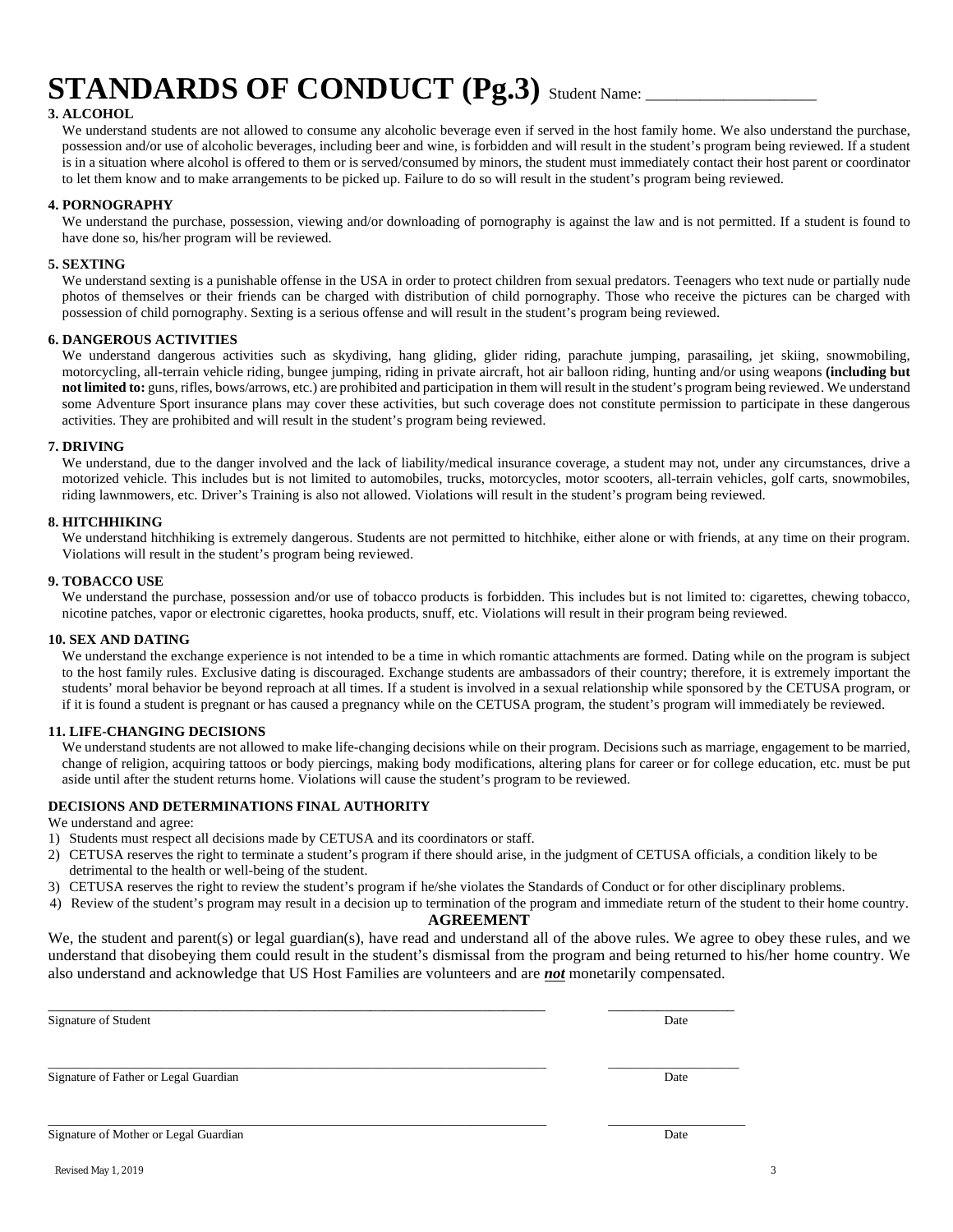



# RELEASES Pg. 1 Student Name:

#### **LIABILITY RELEASE**

We, the undersigned, as the participant, and the parent(s) or legal guardian(s) of a participant in a program organized and directed by CET Management (CET), hereby release CET, its Officers, Board of Directors, Agents, its Subsidiaries, Affiliates (i.e. CET Management UK, LTD; CET USA; CET International; etc.), Coordinators, Host Families and Schools where the participant may be assigned, from any and all current and future claims, charges, costs and/or causes of action, including but not limited to negligence, for loss of property, personal injury, illness, accident or death sustained by the participant for the duration of the CET program, whether covered by insurance or not. Separate and apart from CET we hereby release the Host Family from any and all current and future claims, charges, costs and/or causes of action for loss of property, personal injury, illness, accident or death sustained by the participant for the duration of the CET program, whether covered by insurance or not. We further understand and agree we are responsible for any loss, damage or injury caused by the participant in the CET exchange program.

We understand and agree that the participant will be subject to authorities and teachers of the school where he/she may be assigned and that he/she must follow the rules set forth by the Host Family with whom he/she may live.

#### **CONDITIONS OF APPLICATION**

We have read and understand the Standards of Conduct and agree that the participant must follow and abide by these rules and regulations as outlined. We understand that CET does not guarantee the participant will obtain a diploma, be able to take part in graduation activities, play on any sports team or live in a home without pets.

As the parent(s) or legal guardian(s) of the participant we agree to supply our child with a minimum of \$250 per month in spending money to cover his/her needs and expenses for the duration of his/her exchange program and return home. We understand and agree that CET is not responsible for my/our child's money or personal property, whether lost or stolen, while he/she is participating in the CET exchange program. Further, we understand and agree that should there be a geographical move of my/our child, for any reason whatsoever, the cost of transportation shall be borne by the participant. We grant CET permission to use photographs, or any other materials in which the participant may appear, for promotional or publicity of the organization's programs.

We understand and grant permission, at CET's sole discretion, for student drug testing while on program. If we have personally misrepresented, or have knowledge of misrepresentation of any portion of this application, we understand that CET has the option of immediately dismissing the participant from the CET program and repatriating the participant. In the event of repatriation, we shall bear all costs incurred and understand that any and all program fees are nonrefundable.

**TRAVEL TO THE U.S.A.**

I/We acknowledge and agree that my/our child must travel directly from their home country to the U.S. host family home at inception of the Program, without deviation, unless said deviation is approved by CET no less *thanonemonthpriortoinboundtraveldate.Exceptionswillonlybemadeforsupervisedorientationdays.*

*I/We acknowledge flights will be arranged to arrive at the listed airport on the placement letter without deviation, unless authorized by CET office personal. I/We understand that the student must fly directly from* the host family home to the natural family's home at the conclusion of the program. I/We further understand *that violation of such may be grounds for immediate repatriation.*

#### **PROGRAM START**

*I/Weacknowledgethatmy/ourchild'sprogramwithCETstarts7daysprior totheschool startdateandwill* adhere to CET's policy that my/our child will not arrive in the United States prior to that time. It is State *Department regulation that CETUSA must be provided with flight information before the student flies.*

#### **PROGRAM END**

*I/We acknowledge thatmy/our child's programwithCETUSAends 7 days after the last official day of school and/orgraduationdateandwilladheretoCET'spolicythatmy/ourchildwill returntothehomecountryat that time.*

Signature of Student Date

Signature of Father or Legal Guardian Date Controller and Date Date Date Date Date

Signature of Mother or Legal Guardian Date Controller and Date Date Date Date Date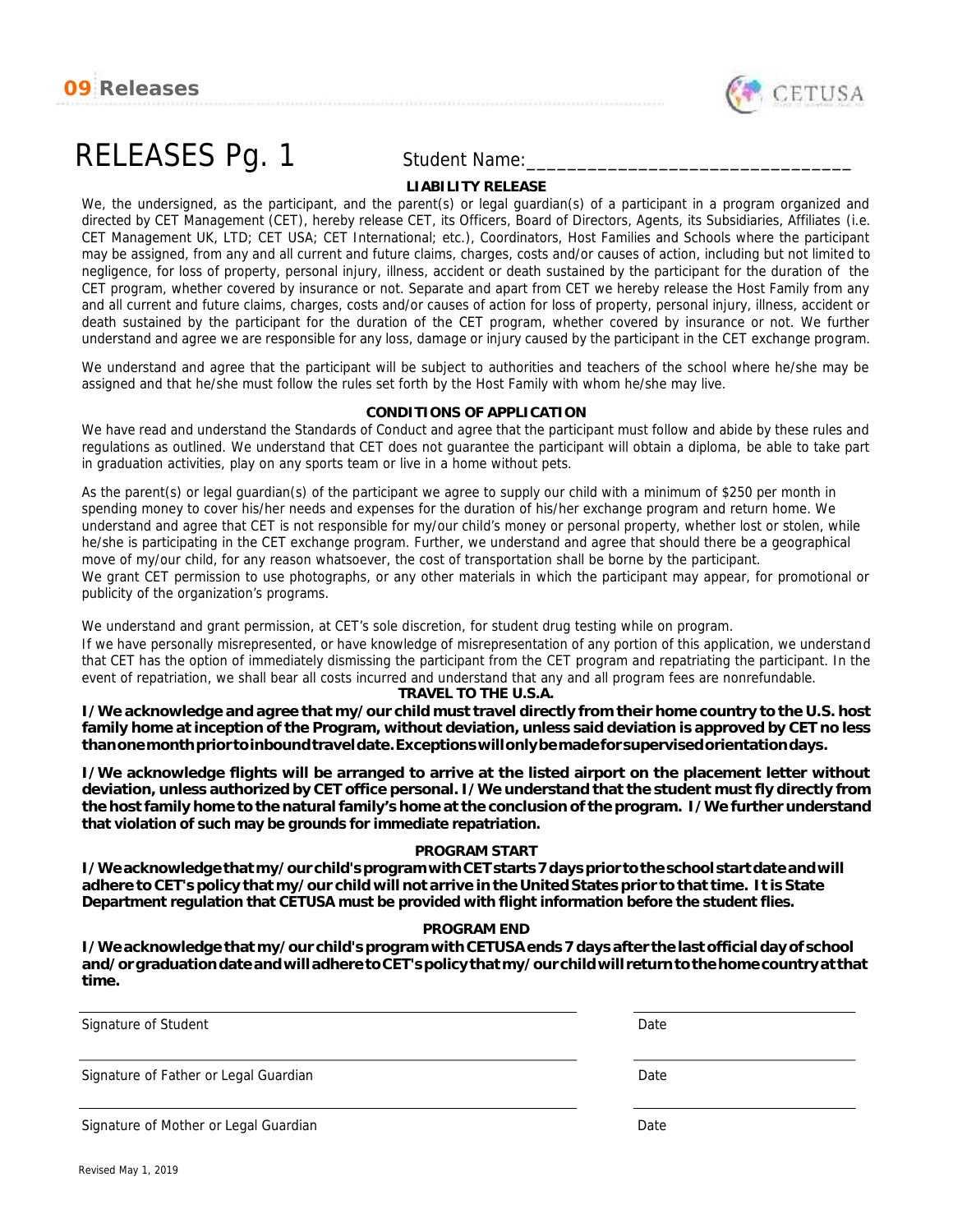

# RELEASES Pg. 2 Student Name:

### **MEDICAL RELEASE AUTHORIZATION**

In case of illness, accident or injury, I/We grant permission to CET Management (CET), its representatives, the high school where my/our child is enrolled, and/or my/our child's Host Family to authorize examination and treatment for my/our child, by qualified medical personnel.

I/We also grant CET, the high school where my/our child is enrolled, and his/her Host Family, all necessary permissions to act as legal guardians, especially in emergencies, whether medical or other, including surgical operations or any other treatment.

I/We also grant permission for medical personnel and/or medical facilities to release health information (verbal and/or written) and/or medical records regarding my/our child's treatment, diagnosis, and/or account/billing information to CET, its representatives, and/or my/our child's Host Family.

This authorization also grants permission to release information regarding my/our child in order to receive any and all inoculations or immunizations required by federal, state and/or school authorities for participation in the CET program.

I/We also grant permission to CET to release any and all medical account/billing information or Explanation of Benefits to third party agents for the purpose of payment and/or collection of payment. I/We understand and accept that it is my/our ultimate responsibility to take any and all steps required with regard to processing and/or payment of any and all medical bills.

This Medical Release Authorization shall be valid for the entire duration of the CET program in which my/our child is participating.

\_\_\_\_\_\_\_\_\_\_\_\_\_\_\_\_\_\_\_\_\_\_\_\_\_\_\_\_\_\_\_\_ \_\_\_\_\_\_\_\_\_\_\_\_\_

\_\_\_\_\_\_\_\_\_\_\_\_\_\_\_\_\_\_\_\_\_\_\_\_\_\_\_\_\_\_\_\_ \_\_\_\_\_\_\_\_\_\_\_\_\_

Signature of Father or Legal Guardian Date Communication Control of Cate Date Date

Signature of Mother or Legal Guardian Date **Date Communist Communist Communist Communist Communist Communist Communist Communist Communist Communist Communist Communist Communist Communist Communist Communist Communist Com** 

### **TRAVEL AUTHORIZATION**

I/We authorize CET Management (CET), its representatives, and my/our child's Host Family to allow my/our child to travel, within the guidelines as established in the CET Standards of Conduct.

This authorization does not eliminate the necessity of obtaining our signature(s) on a Travel Release Form at the time of any CET approved travel for the duration of my/our child's participation in this program.

\_\_\_\_\_\_\_\_\_\_\_\_\_\_\_\_\_\_\_\_\_\_\_\_\_\_\_\_\_\_\_\_ \_\_\_\_\_\_\_\_\_\_\_\_\_

\_\_\_\_\_\_\_\_\_\_\_\_\_\_\_\_\_\_\_\_\_\_\_\_\_\_\_\_\_\_\_\_ \_\_\_\_\_\_\_\_\_\_\_\_\_

Signature of Father or Legal Guardian Date by Contract and Date Date Date Date Date

Signature of Mother or Legal Guardian Date Communication Control of Control of Control of Control of Control o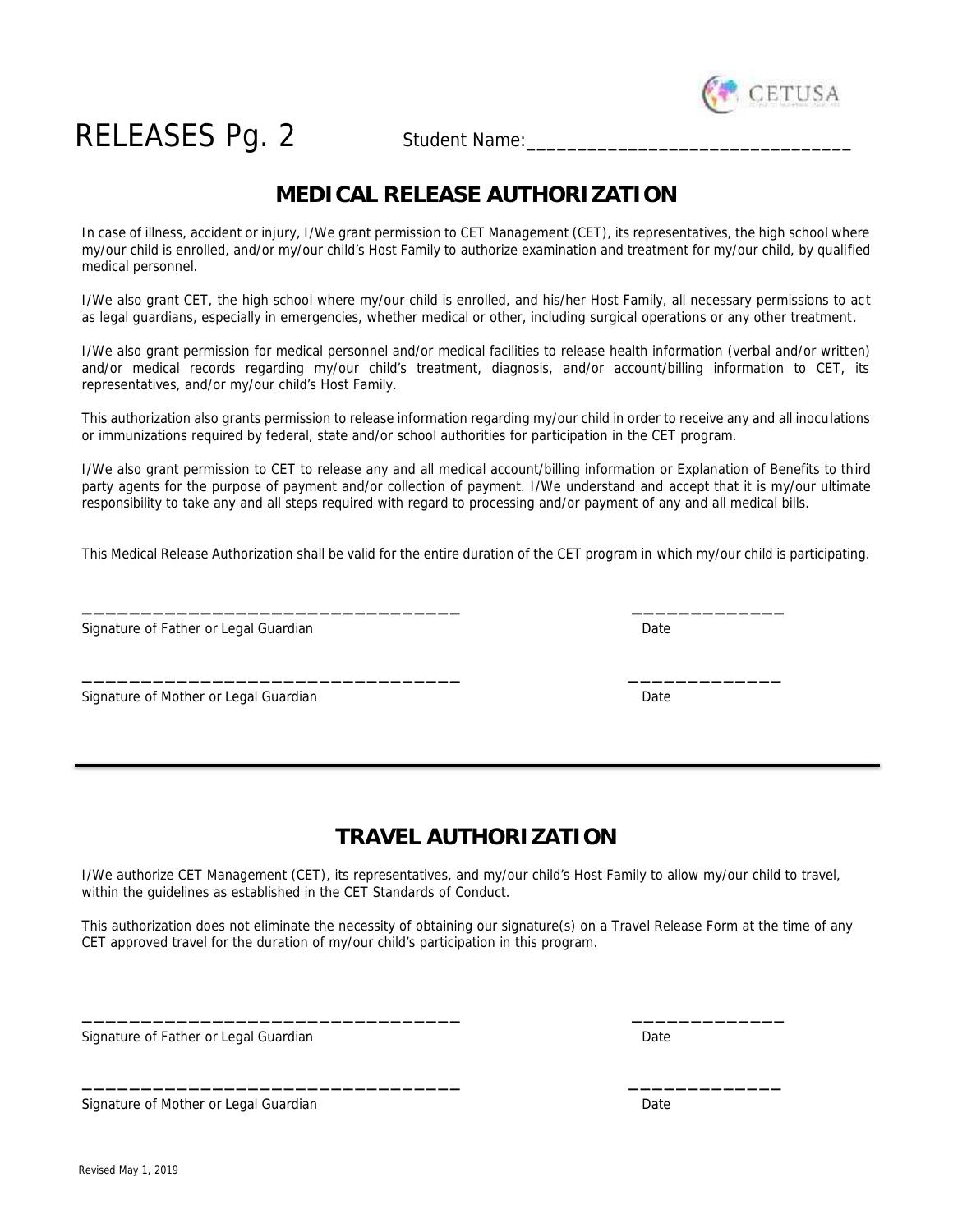

## PROGRAM AGREEMENT Pg. 1 Student Name:

### **PROGRAM AGREEMENT**

Council for Educational Travel, U.S.A., its agents, principals, sponsors, affiliates, directors, officers, employees and attorneys (collectively CETUSA), the undersigned parent(s) or legal Guardians(s) ("Guardian") and Student ("Student"), understand and agree to the terms and conditions stated in this Agreement ("Agreement") relating to the Student's participation in CETUSA's Student Exchange Program ("Program"). Guardian and Student are referred to collectively as the Participants ("Participants"). Adults(s) and their resident children who volunteer to host a Student for the Program term are referred to as the Host Family ("Host Family").

**A. Admission and Placement**: CETUSA considers such criteria as Student application packet materials, academic background, high school transcripts, age, education level, physical and mental health, references, essay, and personal interviews in determining whether to admit the Student into the Program. CETUSA has the sole discretion to determine whether the Student will be admitted into the Program and such determination is final. All preferences and characteristics of the Student may not be accommodated in the placement process. Further, CETUSA relies solely on volunteer host families to select a Student. In some cases, a student may be placed with a single-parent host with no other minor children in the home and/or in a home with one additional exchange student, and by signature below, student and parents/guardians hereby agree to such placement. Once the Student is selected, a Host Family devotes considerable time, effort and resources to hosting the Student. CETUSA cannot control or guarantee the timing or selection and placement of Students, nor even that a Student will be selected in time for the commencement of the school term and/or beginning of the CETUSA exchange Program. Any Student not selected by a family and/or accepted by a secondary school or placed by the Program in a family or school by the beginning of the Program and/or school term may be offered, if eligible and at the sole discretion of CETUSA, to participate in a subsequent school term or exchange Program. Final acceptance of the Student into the CETUSA Program is based on the availability of Form DS-2019, Certificate of Eligibility for Exchange Visitor Status.

**B. Living Expenses**: Guardians agree to provide the Student the equivalent of \$250 (U.S.) minimum per month to cover incidentals and pocket money. Participants must reimburse the Host Family for all extraordinary expenses incurred on Student's behalf such as personal telephone calls, school expenses, household and/or property damage, etc.

**C. Air Travel:** Parents and/or guardians agree to purchase *a round-trip ticket* for the Student's travel between home and host countries. CETUSA has the right to seek reimbursement for any and all costs associated with air travel for the Student in the event an airline ticket is not provided by the parent and/or guardian, and the Student must be returned to their home country. Should legal proceedings become necessary with regard to recovery of air travel costs, the prevailing party shall be entitled to recovery of any and all legal fees and costs. Additionally, for insurance purposes as well as arrangements for airport pick up, CETUSA must be notified prior to the departure of the student from his or her home country to the U.S. Parents and/or guardians will be responsible for any and all medical, accident and/or liability costs incurred due to failure to inform CETUSA of flight arrival information resulting in lack of proper insurance coverage.

**D. Internet Use:** Host families are not required to have internet access. In the U.S., it is prohibited/illegal to copy, reproduce or resell a movie, song or other media files that has a copyright without their permission. If you did not pay for a song, movie or other media file that has a copyright, then downloading that file is a crime. The student is expected to abide by school and host family rules with regard to use of the internet and electronic mail. The Student is not permitted to visit, view or download any pornographic sites/material, nor will the student be permitted to download materials including but not limited to music, movies, games, applications, photos or the like. Should the student download such materials, any and all costs associated with such internet use and/or downloads will be the responsibility of the student and his/her parent(s)/guardian(s). Failing to comply with said rules for internet and electronic mail use may be cause for program termination and repatriation. All legal charges and fines will be the responsibility of the student and natural parents.

**E. Dissimilarities or Differences Abroad:** In addition to learning the host country's language, the Student is expected to adapt to the culture and lifestyle of the Host Family and host country. There may be significant cultural, economic and lifestyle differences between the Student's home country and host country. The host country may have different health care services, living conditions, road and transportation systems, educational approaches and systems, criminal justice systems, civil liberty laws, customs and values. The Program offers numerous opportunities for the Student; however, Participants must be aware and accept these differences and the uncertainties associated with traveling and living in another country. The Student's level of maturity must be adequate to recognize and cope with these possibilities. Guardians must take responsibility to educate and prepare the Student for the challenges associated with foreign travel and living abroad. Program representatives are available by telephone to provide assistance on an ongoing basis during the Student's participation in the Program. However, the Program cannot and does not provide constant direct supervision of the Student and does not act in the capacity of loco parentis. Guardians retain all rights and duties relating to the welfare of the Student. As a condition of acceptance into the Program, the Participants agree to hold CETUSA harmless for all injuries and/or damages incurred during the Student's participation in the Program resulting from any risks associated with international travel and living abroad, and any negligence and/or intentional acts caused by any third party, including, but not limited to, any member, guest, employee or agent of the Host Family or other persons in the host country.

**PLEASE INITIAL- Student: \_\_\_\_\_\_\_\_\_\_\_\_ Father (Legal Guardian): \_\_\_\_\_\_\_\_\_\_\_\_ Mother (Legal Guardian): \_\_\_\_\_\_\_\_\_\_\_\_**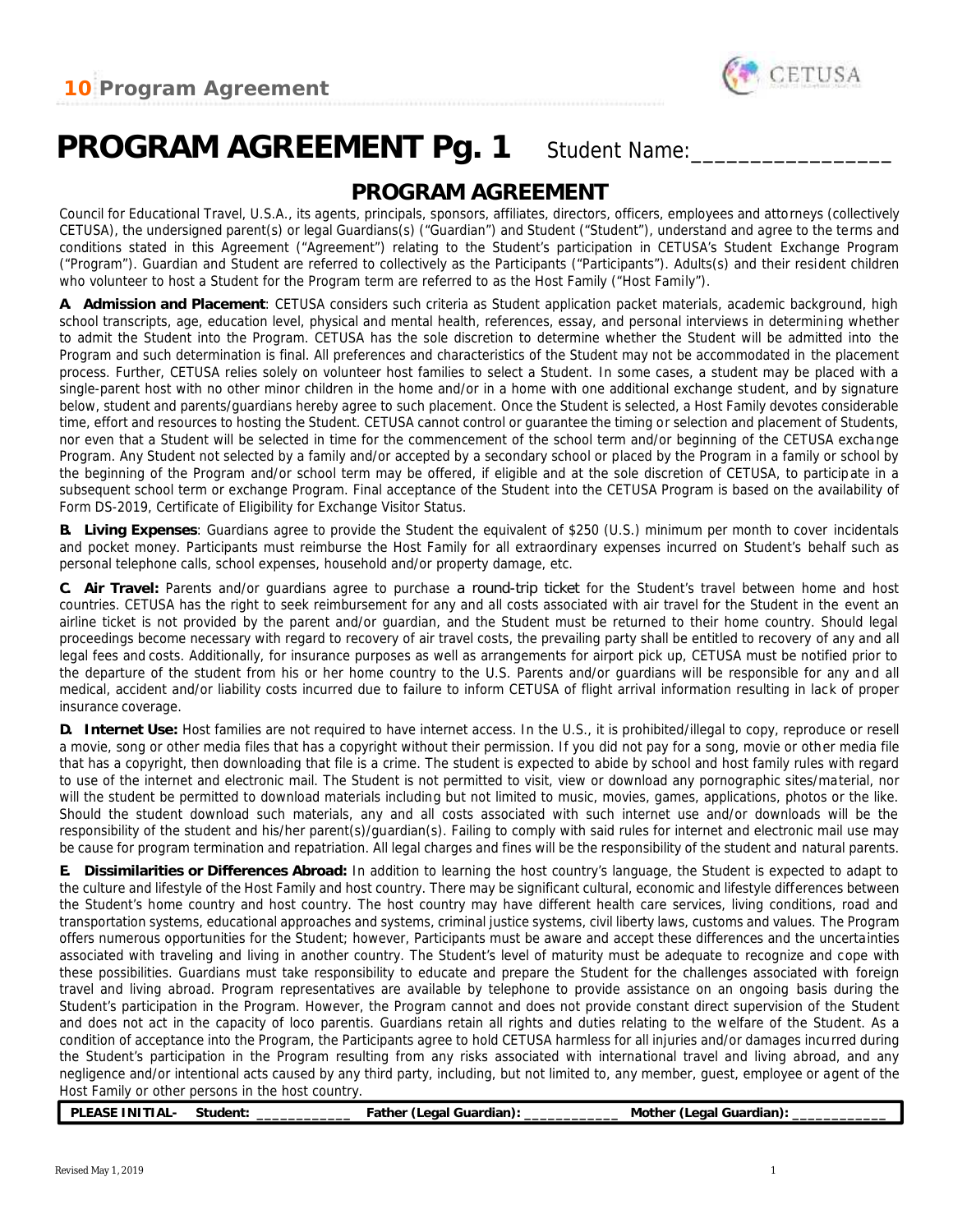# PROGRAM AGREEMENT Pg. 2 Student Name:

### **CONSENT AGREEMENT**

**F. Health Care Treatment**: The Guardian(s) and/or Student consent and authorize CETUSA, or any adult Host Family member to obtain any medical, dental, surgical, psychological, psychiatric or hospital care, deemed necessary by any health care provider, for the health, treatment and care of the Student, provided the necessary healthcare treatment is not associated with a pre-existing condition (prior to program participation), during Student's participation in the Program. Any problems arising from inadequate or improper care shall be the responsibility of the health care provider. CETUSA shall not be liable for any failure to secure or the adequacy of medical attention. The Guardian(s) and/or Student authorize the health care provider to release the Student to CETUSA, or any adult Host Family member. Further, the Guardian(s) and/or Student authorize the health care provider to release all health care records relating to the Student to CETUSA. I/We understand and accept that it is my/our ultimate responsibility to take any and all steps required with regard to processing and/or payment of any and all medical bills.

**G. Legal Proceedings**: In accordance with the Parent(s) and/or Guardian(s), said Parent(s)/Guardian(s) and Student consent and authorize CETUSA or any adult Host Family member to pursue or defend any legal action or proceedings regarding the Student during Student's participation in the Program in accordance with the natural parents. Any and all legal fees and costs will be the responsibility of the Guardian(s). Neither CETUSA nor any Host Family member shall be obligated to pursue or defend any such legal action or proceedings. The Guardian(s) and/or Student authorize any court, law enforcement agency, or any other government agency to release the Student to CETUSA, or any adult Host Family member in the event that the Student is detained or held by any such entity or governmentagency.

**H. Use of Student's Name and Likeness**: The Guardian(s) and/or Student consent to the use of Student's first name, photograph, film or video likeness of Student or any comments or statement of Student in materials or publications utilized to promote the Program. Use of Student's first name and/or likeness would commence upon completion of Student's program.

**I. Rules for Students**: The Standards of Conduct for CETUSA Students ("Rules") have been established by CETUSA as minimum standards of participant conduct, and any infraction may result in immediate repatriation (return) of Student to his/her home country at the expense of the Guardian(s). Each Student and his or her Guardian(s) must acknowledge that they understand and have agreed to adhere to the Rules prior to the Student's final program acceptance. CETUSA does not guarantee Student will obtain a diploma, be able to participate in graduation activities or play on a sports team. CETUSA reserves the right to conduct drug testing, CETUSA's sole discretion, on Student at any time while he/she is on program. Should Parent and/or Guardian or Student refuse such testing, Student may be repatriated to his/her home country.

**J. Problem Notification and Resolution**: As the Student is living as a member of a Host Family and not under continual supervision or control of CETUSA staff, it is the responsibility of the Student to advise CETUSA of any significant problems, including but not limited to health, safety or welfare of the Student, adjustment to school, culture, language, etc. In addition, the Student must notify CETUSA of any misunderstandings or problems with the Host Family. CETUSA will intervene, if necessary, and attempt to resolve the problem.

If necessary, CETUSA may in its sole discretion, seek a replacement Host Family, if possible within the same community. If the Student does not make a good faith and substantial effort to resolve the problem, CETUSA may return the Student to his/her home country. If the Student violates any terms of this Agreement, CETUSA may, in its sole and absolute discretion, terminate the Student's participation in the Program and immediately repatriate the Student to his/her home country.

**K. Agreement between Participants and Originating Exchange Organization**: Participants understand that CETUSA is not a party to any agreement between Participants and the originating student exchange organization through which the participants enrolled in the Participant's home country ("Originating Exchange Organization"). Participants acknowledge and agree that the laws of their home country shall exclusively govern any dispute or claim arising out of any agreement with the Originating Exchange organization. Participants acknowledge and agree that the Originating Exchange Organization is solely responsible to the Participants for injury or damage from a violation of any such agreement. CETUSA assumes no duties or responsibilities for any acts or omissions of the Originating Exchange Organization.

**L. General Release, Indemnification and Hold Harmless Provisions**: As a condition of Student's participation in the Program, Participants agree to release and hold harmless CETUSA for injury, loss, delay, or any other damage and expense incurred by Participants due to (i) any incident beyond CETUSA's reasonable control, including, without limitation, acts of God, acts of war, or government actions and restrictions; (ii) any events directly or indirectly caused by intentional or negligent acts or omissions by any third party, including but not limited to any member, guest, employee or agent of the Host Family or other persons in the host country; (iii) risks associated with foreign travel and living abroad, including but not limited to risks associated with health care services, living conditions, sanitation conditions, road and transportation systems, criminal justice systems, civil liberty laws, customs, and values; (iv) any differences in the living conditions and standards between

Participants' home and home country and the host home and host country; and (v) any act or omission of the Originating Exchange Organization.

| <b>EASE</b><br>וה<br>IN'<br>1 A L | student | eaal<br>(Guardian)<br>∙athei | Guardian:<br>∟eaal<br>Mother |
|-----------------------------------|---------|------------------------------|------------------------------|
|                                   |         |                              |                              |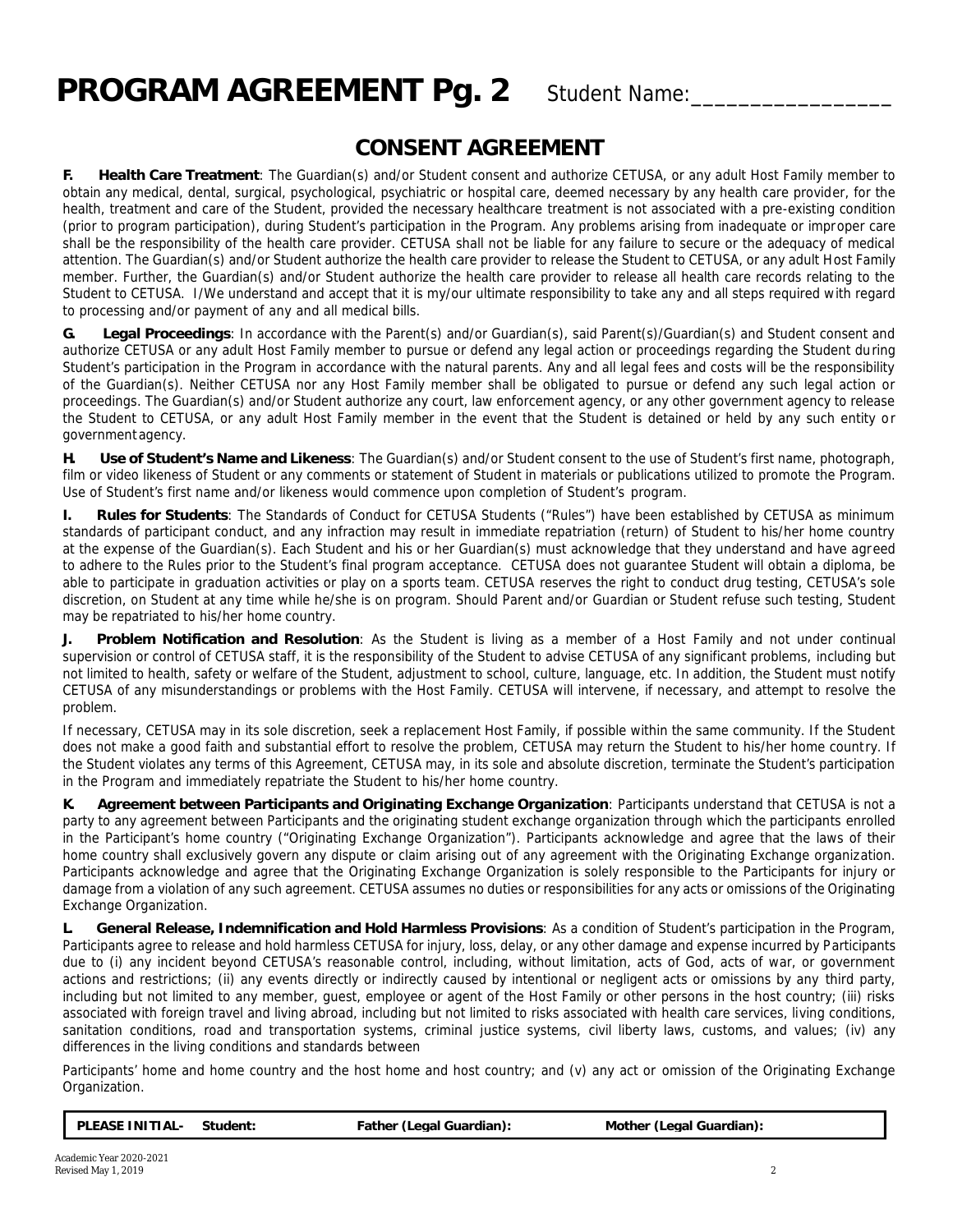## PROGRAM AGREEMENT Pg. 3 Student Name: **CONSENT AGREEMENT (continued)**

As further condition of Student's participation in the Program, Participants agree to indemnify and hold harmless CETUSA from any liability or expense, including court costs and attorney fees, resulting from any injury, loss or any other damage or expense caused by the Student during his/her participation in the Program.

**M. Arbitration and Venue**: This Agreement shall be deemed to have been made in the State of California, USA and its validity, construction, breach, performance and interpretation shall be governed by the laws of the State of California, USA. The parties to the Agreement acknowledge and agree that any dispute or claim arising out of this Agreement, any resulting or related transaction, or the relationship of the parties, shall be decided by neutral, exclusive and binding arbitration in the County of Orange, State of California, USA. Either party may appear telephonically at the arbitration hearing. The award of the arbitrator may be enforced in any court of competent jurisdiction located in the United States. In the event that the arbitration clause is deemed void or inapplicable, each party expressly consents to and submits to the personal jurisdiction of the federal or state court(s) of Orange County, California, USA. In any action, including arbitration, brought for breach of this agreement, the prevailing party shall be entitled to recover reasonable attorneys' fees and costs, including but not limited to the costs of arbitration. The parties agree that any arbitration dispute and any claim that may arise under, or out of, in connection with or relating to this Agreement or any breach hereof, shall remain at all times confidential

**N. Authority of Parent/Guardian**: Each parent/guardian who signs this Agreement represents and warrants that he or she, together with the other parent/guardian who signs this Agreement, if any, is the custodial parent/guardian of the Student and has full authority to sign this Agreement on behalf of the Student as his/her legal guardian without the consent or approval of any other person, and agrees to indemnify and hold CETUSA harmless for any liability or expense, including court costs and attorneys' fees resulting from any breach or claim of this representation.

**O. Ratification of Agreement**: In the event the Student is under the age of 18 at the time of execution of this Agreement, and the Student attains 18 years of age while participating in the Program, Student agrees that continued participation in the program after he/she attains 18 is deemed a ratification and adoption of allthe terms and conditions of this Agreement.

**P. CETUSA Program Agreement Controls**: Where there are any differences between this Agreement and any other program materials, the Agreement shall control. CETUSA cannot be legally bound or committed by any person other than a fully authorized representative. Parties are required to follow this Agreement and cannot vary from its terms.

**Q. Modification**: This Agreement shall not be modified except by a writing that is executed by all the parties hereto.

**R. Severability**: In the event any clause, sentence, term or provision of this Agreement shall be held by any court of competent jurisdiction to be illegal, invalid or unenforceable for any reason, the remaining portions of this Agreement shall remain in full force and effect.

We have read and fully understand the program materials and agree to adhere to the CETUSA Standards of Conduct for Students and the CETUSA Program Agreement and Consent Agreements. We further understand that we are obligated to inform CETUSA of any significant changes to the Student's health conditions that may occur after the signature of the Student's Certificate of Health.

Full Name of Father or Legal Guardian (Please Print) Signature of Father or Legal Guardian Date of Table 1, 2008, 2014

Full Name of Mother or Legal Guardian (Please Print)

Signature of Mother or Legal Guardian Date Controller and Date Date Date

Full Name of Student (Please Print)

Signature of Student Date Control of Student Date Control of Student Date Control of Student Date Control of Student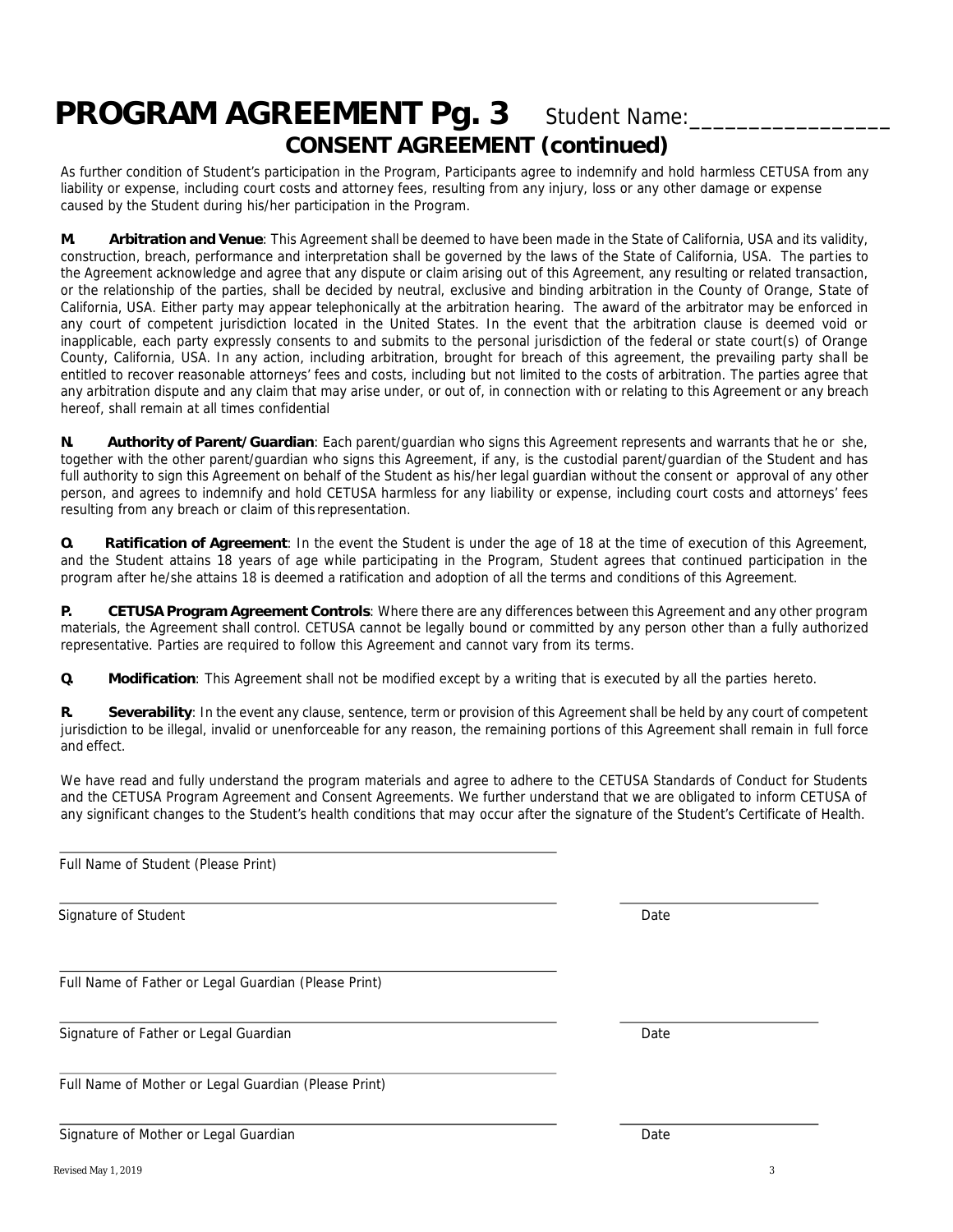

## **MEDICAL INFORMATION**

| Student Name: will be a state of the control of the control of the control of the control of the control of the control of the control of the control of the control of the control of the control of the control of the contr |               |                          |       |                             |                                 | Date of Birth                                                               |            |                                                                                                                                                                                                                                      |
|--------------------------------------------------------------------------------------------------------------------------------------------------------------------------------------------------------------------------------|---------------|--------------------------|-------|-----------------------------|---------------------------------|-----------------------------------------------------------------------------|------------|--------------------------------------------------------------------------------------------------------------------------------------------------------------------------------------------------------------------------------------|
|                                                                                                                                                                                                                                |               |                          |       |                             |                                 | MM                                                                          | DD.        | <b>YEAR</b>                                                                                                                                                                                                                          |
|                                                                                                                                                                                                                                |               |                          |       |                             | PHYSICAL EXAMINATION OF STUDENT |                                                                             |            |                                                                                                                                                                                                                                      |
|                                                                                                                                                                                                                                |               |                          |       |                             |                                 | This examination must be done by a Medical Doctor and completed in English. |            |                                                                                                                                                                                                                                      |
|                                                                                                                                                                                                                                |               |                          |       |                             |                                 |                                                                             |            | Falsified or undisclosed information about any medical history, conditions, allergies or medications may lead to immediate termination.                                                                                              |
| Height ______________________                                                                                                                                                                                                  |               | Weight _________________ |       |                             |                                 |                                                                             |            | Pulse <b>District Contract Contract Contract Contract Contract Contract Contract Contract Contract Contract Contract Contract Contract Contract Contract Contract Contract Contract Contract Contract Contract Contract Contract</b> |
| Did your examination find any problems with the following? Check the Yes or No box for each one.                                                                                                                               |               |                          |       |                             |                                 |                                                                             |            |                                                                                                                                                                                                                                      |
| Respiratory System                                                                                                                                                                                                             | $\Box$ Yes    | $\square$ No             | Alb   | $\Box$ Yes                  | $\Box$ No                       | Abdomen                                                                     | $\Box$ Yes | $\square$ No                                                                                                                                                                                                                         |
| Cardiovascular System                                                                                                                                                                                                          | $\Box$ Yes    | $\square$ No             | Sugar | $\Box$ Yes $\Box$ No        |                                 | Genitals                                                                    | $\Box$ Yes | $\square$ No                                                                                                                                                                                                                         |
| Neurological System                                                                                                                                                                                                            | $\square$ Yes | $\square$ No             | Micro | $\Box$ Yes $\Box$ No        |                                 | Ears, Nose, Throat $\Box$ Yes                                               |            | $\square$ No                                                                                                                                                                                                                         |
| Musculoskeletal System                                                                                                                                                                                                         | $\Box$ Yes    | $\square$ No             | Liver | $\Box$ Yes $\Box$ No        |                                 | Skin                                                                        | $\Box$ Yes | $\square$ No                                                                                                                                                                                                                         |
| Urinalysis S.B.                                                                                                                                                                                                                | $\Box$ Yes    | $\square$ No             |       | Spleen $\Box$ Yes $\Box$ No |                                 |                                                                             |            |                                                                                                                                                                                                                                      |
| Please use <b>Additional Medical Sheet</b> to explain any condition marked <b>YES</b> above questions with the year of occurrence.                                                                                             |               |                          |       |                             |                                 |                                                                             |            |                                                                                                                                                                                                                                      |

**Allergies?** YES NO If yes, please explain on separate sheet. Also, please list any allergy to *cats or dogs or foods:*

Students may only bring medications prescribed by their doctor. Please list, in English, all medication(s) the student currently takes, the dosage and why it isneeded. This includes Homeopathic supplements and remedies. Not listing a medication or condition may put the student'shealth at risk as American doctors mustknowwhat medications the studentsaretaking when treating them.

\_\_\_\_\_\_\_\_\_\_\_\_\_\_\_\_\_\_\_\_\_\_\_\_\_\_\_\_\_\_\_\_\_\_\_\_\_\_\_\_\_\_\_\_\_\_\_\_\_\_\_\_\_\_\_\_\_\_\_\_\_\_\_\_\_\_\_\_\_\_\_\_\_\_\_\_\_\_\_\_\_\_\_\_\_\_\_\_\_\_\_\_\_\_\_\_\_\_\_\_\_ Is this student physically able to participate in sports? □ YES □ NO If no, why? \_\_

\_\_\_\_\_\_\_\_\_\_\_\_\_\_\_\_\_\_\_\_\_\_\_\_\_\_\_\_\_\_\_\_\_\_\_\_\_\_\_\_\_\_\_\_\_\_\_\_\_\_\_\_\_\_\_\_\_\_\_\_\_\_\_\_\_\_\_\_\_\_\_\_

**STUDENT MEDICAL HISTORY**

|                                                                                                                                      |                               |        |    | Has this student ever been treated for any of the following and/or conditions? Please check the box for each one Yes or No. |        |                            |
|--------------------------------------------------------------------------------------------------------------------------------------|-------------------------------|--------|----|-----------------------------------------------------------------------------------------------------------------------------|--------|----------------------------|
| Yes No                                                                                                                               |                               | Yes No |    |                                                                                                                             | Yes No |                            |
| □                                                                                                                                    | Appendicitis<br>o.            | ❏      |    | <b>Endocrine Disorders</b>                                                                                                  | ❏      | □ Orthopedic Problems      |
| □                                                                                                                                    | ADD or ADHD<br>□              | □      |    | Epilepsy                                                                                                                    | ❏      | Pneumonia<br>□             |
| □                                                                                                                                    | $\Box$ Anxiety/Panic Attacks  | ❏      |    | $\Box$ Hepatitis                                                                                                            | ❏      | □ Pulmonary Disease        |
| □                                                                                                                                    | Asthma<br>□                   | □      |    | Hernia                                                                                                                      | ❏      | <b>Rheumatic Fever</b>     |
| $\Box$                                                                                                                               | Bipolar Disorder              | □      |    | □ Kidney Disease                                                                                                            | ❏      | Scarlet Fever              |
| □                                                                                                                                    | □ Cardiac Disease             | □      |    | Malaria                                                                                                                     | ❏      | $\Box$ Self-Injury/Cutting |
| □                                                                                                                                    | $\Box$ Cancer (Any Type)      | □      |    | Menstrual Disorder                                                                                                          | ❏      | $\Box$ Sleep Disorder      |
| □                                                                                                                                    | □ Congenital Anomalies        | □      |    | Migraines or Serious Headaches                                                                                              | ❏      | $\Box$ Suicidal Thoughts   |
| □                                                                                                                                    | □ Convulsive Disorders        | □      |    | Neurological Disorders                                                                                                      | ❏      | <b>Typhoid Fever</b>       |
| □                                                                                                                                    | Depression                    | $\Box$ | □. | Obsessive-Compulsive Disorder (OCD)                                                                                         | ❏      | $\Box$ Thyroid Disease     |
| □                                                                                                                                    | <b>Diabetes</b><br>□          | □      |    | Oppositional Defiance Disorder (ODD)                                                                                        | □      | $\Box$ Ulcer               |
| $\Box$                                                                                                                               | <b>Eating Disorders</b><br>o. | □      | □  | Orthodontic Braces/Dental Problems                                                                                          | □      | Vertigo, Dizziness<br>□    |
| Please explain on the Additional Medical Sheet anything that was marked YES in the above questions with year of occurrence.          |                               |        |    |                                                                                                                             |        |                            |
| Any Visual or Hearing problems? $\square$ YES $\square$ NO If yes, please put year of occurrence and list on medical sheet $\square$ |                               |        |    |                                                                                                                             |        |                            |

Has student had any operations or hospitalization?  $\Box$  YES  $\Box$  NO If yes, please list with year of occurrence on the Additional Medical Sheet.

Does student have any history of or present evidence of any emotional concerns?  $\Box$  YES  $\Box$  NO If yes, ------------------please list with year of occurrence on the **Additional Medical Sheet**.

Has this student ever been treated or diagnosed with anything not listed above?  $\Box$  YES  $\Box$  NO If yes, please explain on the **Additional Medical Sheet** with year with year of occurrence.

Place Physician's Stamp Here

| Physician's Name (Printed) |  |
|----------------------------|--|
| Physician's Address:       |  |

Physician's Signature: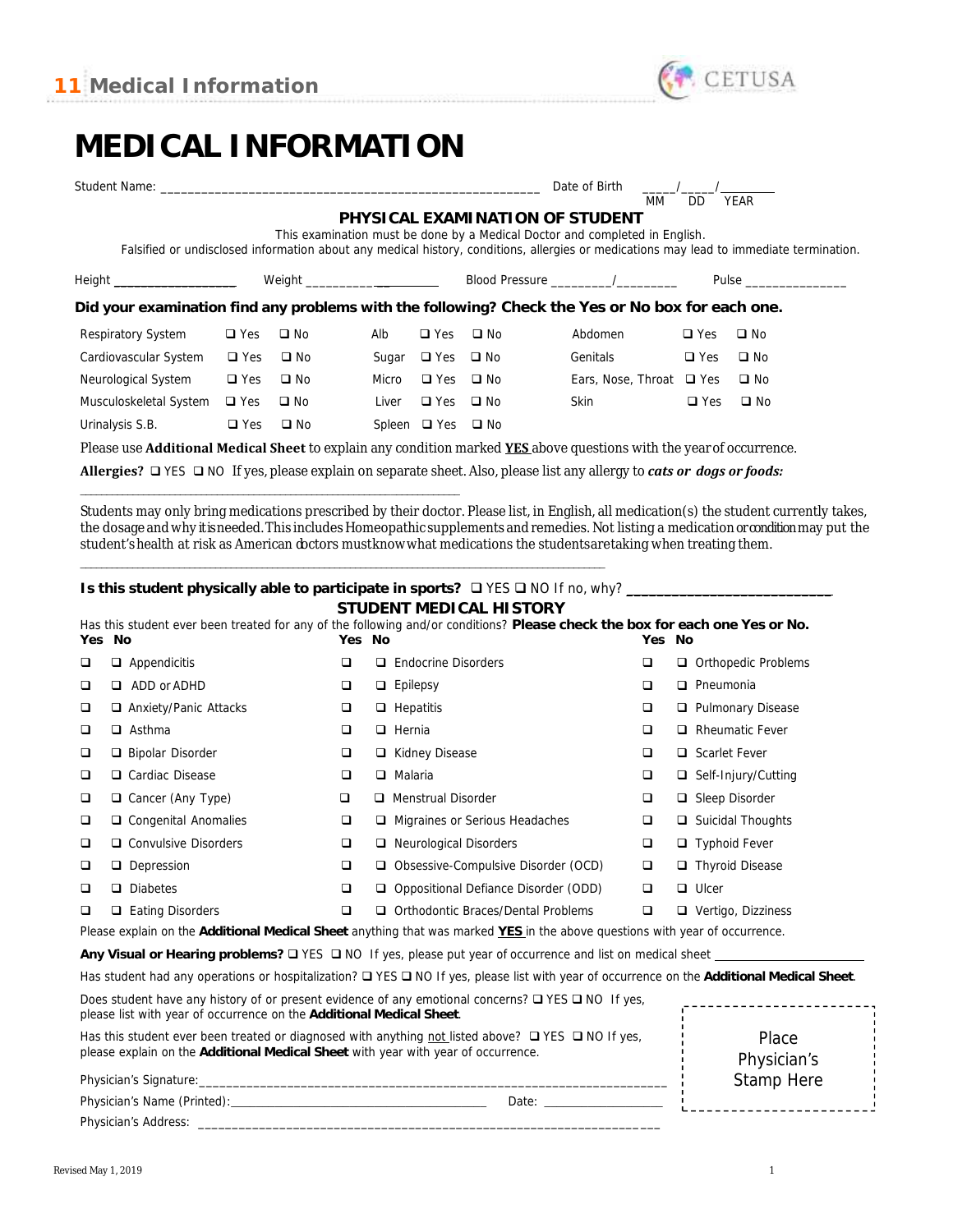

### **Additional Medical Information Form**

*(If Applicable)*

|                                                                                                                                                                                                                                                                                                                     | Birthdate: /      |       |     |      |
|---------------------------------------------------------------------------------------------------------------------------------------------------------------------------------------------------------------------------------------------------------------------------------------------------------------------|-------------------|-------|-----|------|
|                                                                                                                                                                                                                                                                                                                     |                   | Month | Dav | Year |
| Agent/Company Name: \\company Name: \\company Name: \\company Name: \\company Name: \\company Name: \\company Name: \\company Name \times \\company Name: \\company Name: \\company Name: \\company Name: \\company Name: \\co                                                                                      |                   |       |     |      |
| Medical Concern (Diagnosis/Condition)                                                                                                                                                                                                                                                                               |                   |       |     |      |
|                                                                                                                                                                                                                                                                                                                     |                   |       |     |      |
|                                                                                                                                                                                                                                                                                                                     |                   |       |     |      |
|                                                                                                                                                                                                                                                                                                                     |                   |       |     |      |
|                                                                                                                                                                                                                                                                                                                     |                   |       |     |      |
|                                                                                                                                                                                                                                                                                                                     |                   |       |     |      |
| <b>Current Status:</b>                                                                                                                                                                                                                                                                                              |                   |       |     |      |
|                                                                                                                                                                                                                                                                                                                     |                   |       |     |      |
|                                                                                                                                                                                                                                                                                                                     |                   |       |     |      |
|                                                                                                                                                                                                                                                                                                                     |                   |       |     |      |
|                                                                                                                                                                                                                                                                                                                     |                   |       |     |      |
|                                                                                                                                                                                                                                                                                                                     |                   |       |     |      |
|                                                                                                                                                                                                                                                                                                                     |                   |       |     |      |
|                                                                                                                                                                                                                                                                                                                     |                   |       |     |      |
|                                                                                                                                                                                                                                                                                                                     | Place             |       |     |      |
|                                                                                                                                                                                                                                                                                                                     | Physician's Stamp |       |     |      |
| Medication needed and frequency of how often is needed:                                                                                                                                                                                                                                                             | Here              |       |     |      |
| <u> 1980 - Jan Samuel Barbara, martin a shekara tsara 1980 - An tsara 1980 - An tsara 1980 - An tsara 1980 - An t</u>                                                                                                                                                                                               |                   |       |     |      |
| 2 $\overline{\phantom{a}1}$                                                                                                                                                                                                                                                                                         |                   |       |     |      |
| $\frac{1}{2}$ $\frac{1}{2}$ $\frac{1}{2}$ $\frac{1}{2}$ $\frac{1}{2}$ $\frac{1}{2}$ $\frac{1}{2}$ $\frac{1}{2}$ $\frac{1}{2}$ $\frac{1}{2}$ $\frac{1}{2}$ $\frac{1}{2}$ $\frac{1}{2}$ $\frac{1}{2}$ $\frac{1}{2}$ $\frac{1}{2}$ $\frac{1}{2}$ $\frac{1}{2}$ $\frac{1}{2}$ $\frac{1}{2}$ $\frac{1}{2}$ $\frac{1}{2}$ |                   |       |     |      |
| Physician Follow-up Schedule in USA.                                                                                                                                                                                                                                                                                |                   |       |     |      |
|                                                                                                                                                                                                                                                                                                                     |                   |       |     |      |
|                                                                                                                                                                                                                                                                                                                     |                   |       |     |      |
| Additional Insurance requested.                                                                                                                                                                                                                                                                                     |                   |       |     |      |

**Please attach copy of Insurance Document –Translation into English required – Medical/Emotional/Mental included but not inclusive. This needs to be completed as part of the application process if required by CETUSA. There is not a guarantee of acceptance.**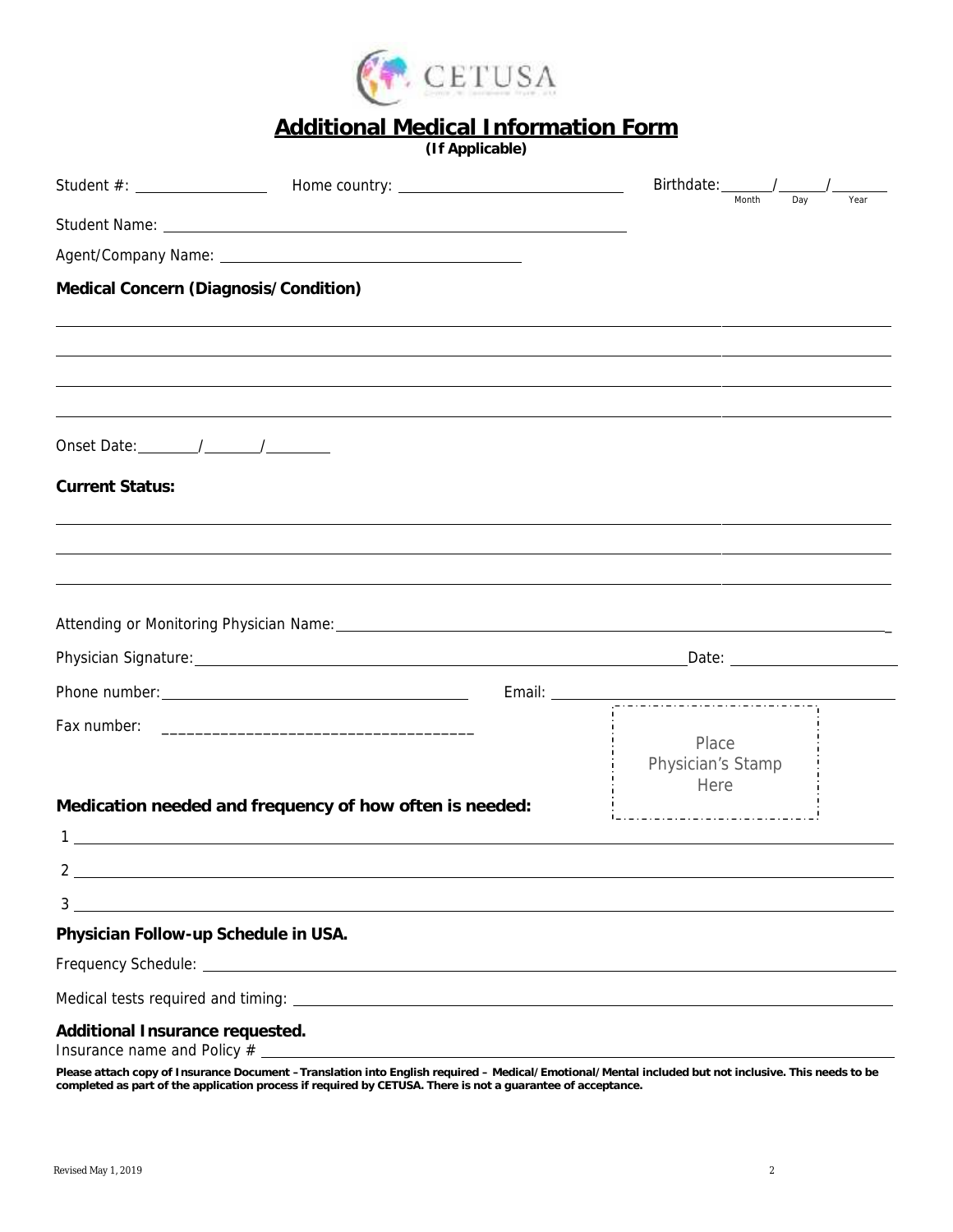## IMMUNIZATION RECORD



URGENT – Schools require all immunizations to be completed

prior to the Student's arrival in the U.S. You must also include a

copy of the student's original immunization card with application.

| <b>Student Name:</b>                                                                                                         |                       |                                                                                                           | Date of Birth:                                   |                                                                                                            |                                        |  |
|------------------------------------------------------------------------------------------------------------------------------|-----------------------|-----------------------------------------------------------------------------------------------------------|--------------------------------------------------|------------------------------------------------------------------------------------------------------------|----------------------------------------|--|
|                                                                                                                              |                       |                                                                                                           |                                                  | Month                                                                                                      | Day<br>Year                            |  |
| IMMUNIZATIONS REQUIRED FOR SCHOOL ADMISSION INTO AMERICAN HIGH SCHOOLS<br>1. Polio (trivalent Oral-TOPV)                     |                       | : 4 doses: 4 <sup>th</sup> dose must be at 4 years of age or older OR If dose 3 is given on or            | after 4 years of age, only 3 doses are required. |                                                                                                            |                                        |  |
| 2. Diphtheria-Tetanus-Pertussis (DTaP or DTP)                                                                                |                       | : At least 4 doses: One dose must be on or after 4 years of age.                                          |                                                  |                                                                                                            |                                        |  |
| 3. Tetanus-diphtheria-pertussis (Tdap)                                                                                       |                       |                                                                                                           |                                                  |                                                                                                            |                                        |  |
|                                                                                                                              |                       | : 1 dose of Tdap: Licensed for ages 11 years and older. Required to have been given                       |                                                  |                                                                                                            |                                        |  |
|                                                                                                                              |                       | within 5 years of the program end date.                                                                   |                                                  |                                                                                                            |                                        |  |
| 4. Hepatitis A                                                                                                               |                       | : 2 doses. $1^{st}$ and $2^{nd}$ must be at least 6 months apart.                                         |                                                  |                                                                                                            |                                        |  |
| 5. Hepatitis B                                                                                                               |                       |                                                                                                           |                                                  | 3 doses. $2^{nd}$ must be 30 days after $1^{st}$ , $3^{rd}$ must be at least 6 months after $1^{st}$ dose. |                                        |  |
| <b>6. Covid-19</b>                                                                                                           |                       | : 2 doses (unless J&J Janssen or other 1-dose vaccine)                                                    |                                                  |                                                                                                            |                                        |  |
| 7. Meningococcal                                                                                                             |                       | : 1 dose at 11-12 years, 2 <sup>nd</sup> dose at age 16                                                   |                                                  |                                                                                                            |                                        |  |
| 8. MMR (Measles/Rubeola, Mumps, Rubella)                                                                                     |                       | : 2 doses: First dose must be on or after 1 <sup>st</sup> birthday or laboratory-confirmed disease        |                                                  |                                                                                                            |                                        |  |
|                                                                                                                              |                       |                                                                                                           |                                                  | diagnosis, verified by a physician. If first dose was before child's 1 <sup>st</sup> birthday,             |                                        |  |
|                                                                                                                              |                       | they will need a 3rd dose.                                                                                |                                                  |                                                                                                            |                                        |  |
| 9. Varicella (Chicken Pox) Vaccine                                                                                           |                       | : 2 doses: First dose must be on or after 1st birthday or laboratory-confirmed disease                    |                                                  |                                                                                                            |                                        |  |
|                                                                                                                              |                       |                                                                                                           |                                                  | diagnosis, verified by a physician. If first dose was before child's 1 <sup>st</sup> birthday,             |                                        |  |
|                                                                                                                              |                       | they will need a 3rd dose.                                                                                |                                                  |                                                                                                            |                                        |  |
|                                                                                                                              | 1st                   | 2nd                                                                                                       | 3rd                                              | 4th                                                                                                        | 5th                                    |  |
| <b>Vaccinations</b>                                                                                                          | write date as         | write date as                                                                                             | write date as                                    | write date as                                                                                              | write date as                          |  |
|                                                                                                                              | <b>Month/Day/Year</b> | <b>Month/Day/Year</b>                                                                                     | Month/Day/Year                                   | <b>Month/Day/Year</b>                                                                                      | <b>Month/Day/Year</b>                  |  |
| Polio (IPV or OPV)                                                                                                           |                       |                                                                                                           |                                                  |                                                                                                            |                                        |  |
| <b>DTaP or DTP</b> (These dates cannot<br>be the same as Tdap dates).                                                        |                       |                                                                                                           |                                                  |                                                                                                            |                                        |  |
| <b>Tdap</b> (REQUIRED to have been given)<br>within 5 years of program end date).                                            |                       |                                                                                                           |                                                  |                                                                                                            |                                        |  |
| <b>Hepatitis A</b>                                                                                                           |                       |                                                                                                           |                                                  |                                                                                                            |                                        |  |
| <b>Hepatitis B</b>                                                                                                           |                       |                                                                                                           |                                                  |                                                                                                            |                                        |  |
| $COVID-19$ (2 doses)                                                                                                         |                       |                                                                                                           | Booster                                          | <b>Vaccine Brand:</b>                                                                                      |                                        |  |
| Meningococcal                                                                                                                |                       |                                                                                                           |                                                  | Type (MCV4, ACW4Y, Other):                                                                                 |                                        |  |
| <b>MMR</b><br>(Measles/Rubeola-Mumps-Rubella)                                                                                |                       |                                                                                                           |                                                  | be given together. If they were                                                                            | <b>MMR and Varicella vaccines must</b> |  |
| <b>Varicella</b><br>(chicken Pox)                                                                                            |                       |                                                                                                           |                                                  | given separately, they must have<br>been given 28 days apart.                                              |                                        |  |
| <b>Diseases:</b> If student has had any of the<br>Following diseases, please list Month<br>and Year student had the disease. | Measles/Rubeola       | Mumps                                                                                                     | Rubella                                          | Chicken Pox                                                                                                |                                        |  |
| <b>Tuberculosis (TB) Skin Test</b><br>Must be given within 6 months of<br>program start date)                                |                       | Results: □ Positive □ Negative<br>NOTE: if positive, a chest X-ray is<br>required (please attach results) |                                                  | <b>BCG</b>                                                                                                 |                                        |  |

I, the undersigned, have given a thorough physical examination and reviewed the medical history of this student. I certify that all important medical information has been included and the above information is complete and accurate.

### Must be signed, stamped and dated by physician

| Physician's Signature:   | Date: |                   |
|--------------------------|-------|-------------------|
|                          |       | Place Physician's |
| Physician's Address:     |       | Stamp<br>Here     |
|                          |       |                   |
| Revised November 22 2021 |       |                   |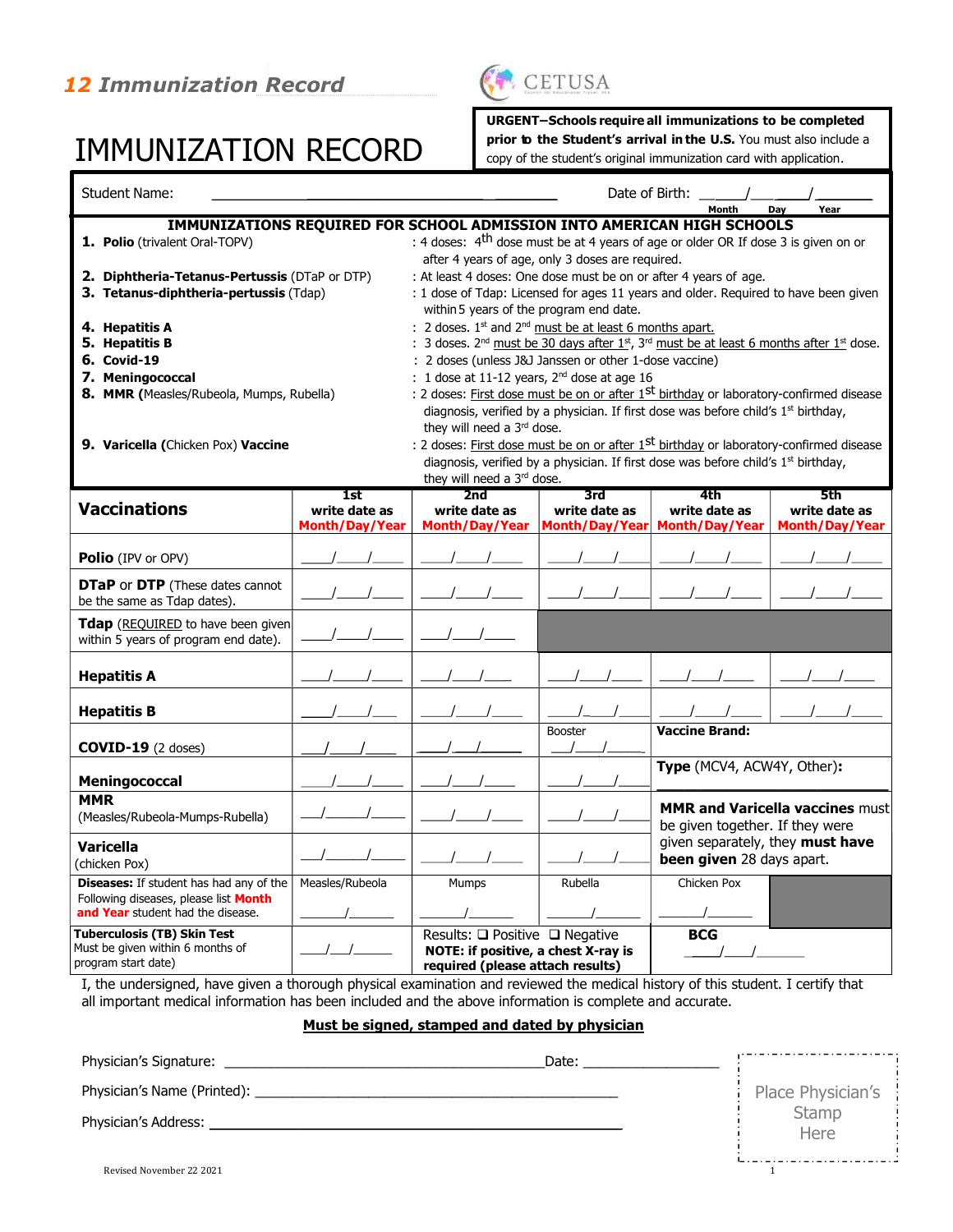### Attach Copy of Student's Original Immunization Record Here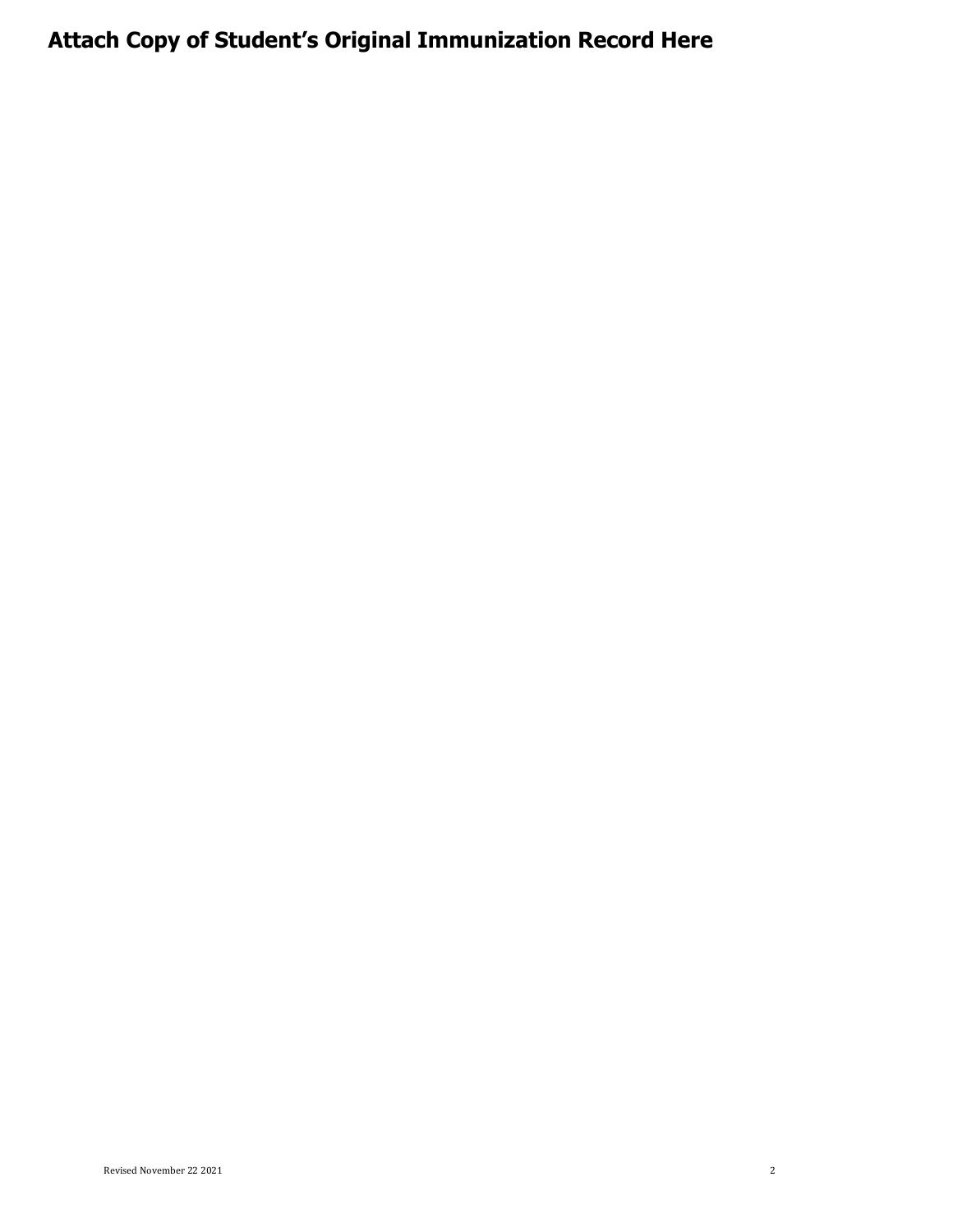

## School Recommendation – **To be completed by a school official.**

| 1. How many years have you known this student? _______ Years                                                                                                                                                                                                                                                                     |                                                                                                                       |
|----------------------------------------------------------------------------------------------------------------------------------------------------------------------------------------------------------------------------------------------------------------------------------------------------------------------------------|-----------------------------------------------------------------------------------------------------------------------|
| 2. How many years of English has the student had? _______ Years                                                                                                                                                                                                                                                                  |                                                                                                                       |
| 3. What type of instruction was the English? $\Box$ Classroom $\Box$ Private Lessons $\Box$ Both                                                                                                                                                                                                                                 |                                                                                                                       |
| 4. How many days per week were the lessons? _______                                                                                                                                                                                                                                                                              |                                                                                                                       |
| 5. What type of school has the student primarily attended? <b>QBoarding QPublic OPrivate QOther</b> ___________<br>What type of school does the student currently attend? <b>OBoarding OPublic OPrivate OOther</b>                                                                                                               |                                                                                                                       |
| 6. What U.S. grade level is the student currently attending? $\Box 8$ $\Box 9$ $\Box 10$ $\Box 11$ $\Box 12$                                                                                                                                                                                                                     |                                                                                                                       |
| 7. What U.S. grade level will the student attend on the CETUSA program? □ 9 □ 10 □ 11 □ 12<br>(Note: Schools are mandated by the State to assess U.S. students in certain grade levels. Some schools may change the<br>exchange students' U.S. grade level in order for them not to have to be included in the testing process.) |                                                                                                                       |
| 8. Does the student need to validate/convalidate transcripts at the end of the CETUSA program? □YES                                                                                                                                                                                                                              | <b>OND</b>                                                                                                            |
| 9. If #8 is yes, what grade must student attend on the CETUSA program to validate/convalidate? $\Box$ 9 $\Box$ 10 $\Box$ 11 $\Box$ 12<br>(Note: All students are responsible for the process of their own validated/convalidated school transcripts.)                                                                            |                                                                                                                       |
| 12 11 12 12 15 DP 10 12 12 12 15 Iom was nary formal years of school will the student have completed by program start date? ■ 9 12 12 12                                                                                                                                                                                         |                                                                                                                       |
| 11. How many years are required for graduation? ________ Years                                                                                                                                                                                                                                                                   |                                                                                                                       |
| 12. Has the student graduated from high school? □YES<br>$\square$ NO                                                                                                                                                                                                                                                             |                                                                                                                       |
| 13. Please indicate the student's academic standing in his/her class:                                                                                                                                                                                                                                                            |                                                                                                                       |
| $\Box$ Top 10%<br>$\square$ Top 25%                                                                                                                                                                                                                                                                                              |                                                                                                                       |
| 15. In what extracurricular activities does the student participate?                                                                                                                                                                                                                                                             | <u> 1989 - Johann John Stone, markin sanadi ya kutoka mwaka wa 1989 - Amerika mwaka wa 1989 - Amerika mwaka wa 19</u> |
|                                                                                                                                                                                                                                                                                                                                  |                                                                                                                       |
|                                                                                                                                                                                                                                                                                                                                  |                                                                                                                       |
|                                                                                                                                                                                                                                                                                                                                  |                                                                                                                       |
| 19. What are the student's leadership abilities? ________________________________                                                                                                                                                                                                                                                |                                                                                                                       |
| 20. Based on your knowledge of this student, how would you evaluate his/her potential success as an exchange student?<br>□ Very Good<br>$\Box$ Good                                                                                                                                                                              | $\Box$ Average<br>$\Box$ Poor                                                                                         |
| 21. Does the student have any type of learning disability or need any type of special accommodations while in school                                                                                                                                                                                                             |                                                                                                                       |
|                                                                                                                                                                                                                                                                                                                                  |                                                                                                                       |
|                                                                                                                                                                                                                                                                                                                                  |                                                                                                                       |
|                                                                                                                                                                                                                                                                                                                                  |                                                                                                                       |
|                                                                                                                                                                                                                                                                                                                                  | Title: Date: Date:                                                                                                    |
|                                                                                                                                                                                                                                                                                                                                  |                                                                                                                       |
|                                                                                                                                                                                                                                                                                                                                  | Please Place                                                                                                          |
|                                                                                                                                                                                                                                                                                                                                  | School Stamp<br>Here                                                                                                  |
|                                                                                                                                                                                                                                                                                                                                  |                                                                                                                       |
|                                                                                                                                                                                                                                                                                                                                  |                                                                                                                       |
| Revised May 1, 2019                                                                                                                                                                                                                                                                                                              | $\mathbf{1}$                                                                                                          |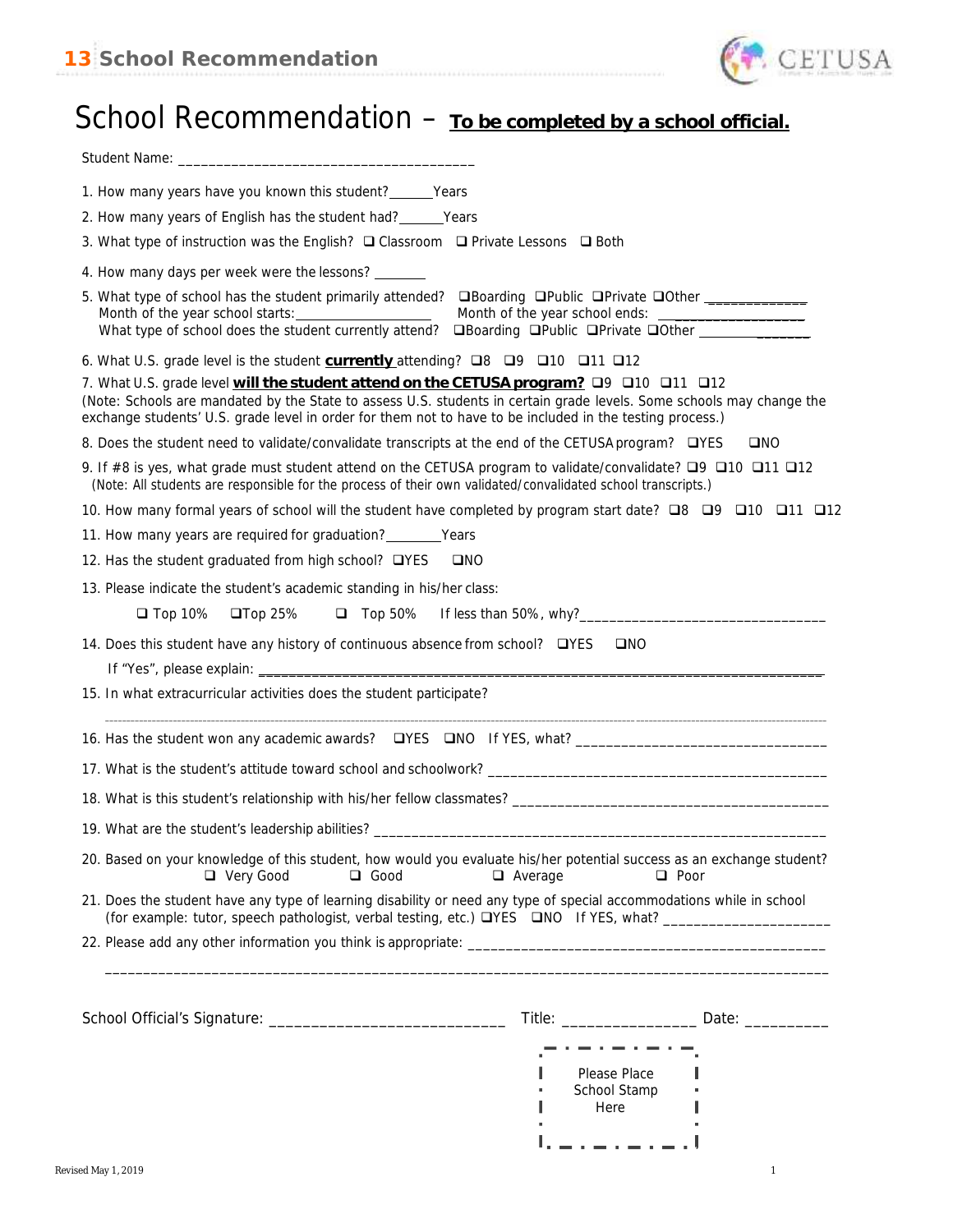

| Student Name:                                                                                                                                                                                                                                                                                                                                                     |                                                |                                                       |                                                                                                                                            |                                                |                |
|-------------------------------------------------------------------------------------------------------------------------------------------------------------------------------------------------------------------------------------------------------------------------------------------------------------------------------------------------------------------|------------------------------------------------|-------------------------------------------------------|--------------------------------------------------------------------------------------------------------------------------------------------|------------------------------------------------|----------------|
| In English, please list the grading scale next to the corresponding grades listed on the left.                                                                                                                                                                                                                                                                    |                                                |                                                       |                                                                                                                                            |                                                |                |
| <b>US Grading Scale</b><br>Excellent<br>A                                                                                                                                                                                                                                                                                                                         | Foreign<br>Grading Scale_                      |                                                       | Students are required to have an academic average<br>of B- or better over their most recent three (3) years                                |                                                |                |
| Above Average B                                                                                                                                                                                                                                                                                                                                                   |                                                |                                                       | of school. Prior to arrival, if a student fails their                                                                                      |                                                |                |
| Average<br>С                                                                                                                                                                                                                                                                                                                                                      |                                                |                                                       | current grade or class after acceptance, their<br>program will be in review and the school may rescind<br>their acceptance of the student. |                                                |                |
| Poor<br>D<br>F<br>Fail                                                                                                                                                                                                                                                                                                                                            |                                                |                                                       |                                                                                                                                            |                                                |                |
|                                                                                                                                                                                                                                                                                                                                                                   |                                                |                                                       |                                                                                                                                            |                                                |                |
| In the boxes below, please list in English the courses taken by student and the grades received. Please use the grading system<br>listed above. NOTE: Original school transcripts are required for the most recent 3 years. Also, students are required<br>to have final semester grades/transcripts for the current year sent to us before their program starts. |                                                |                                                       |                                                                                                                                            |                                                |                |
| Calendar Year: 20____/20_____U.S. School Grade Level: ______                                                                                                                                                                                                                                                                                                      |                                                | Calendar Year: 20____/20_____U.S. School Grade Level: |                                                                                                                                            |                                                |                |
| Courses                                                                                                                                                                                                                                                                                                                                                           | $\frac{1}{2}$ Year<br>Grade                    | Final                                                 | Courses                                                                                                                                    | $\frac{1}{2}$ Year<br>Grade                    | Final<br>Grade |
|                                                                                                                                                                                                                                                                                                                                                                   |                                                | Grade                                                 |                                                                                                                                            |                                                |                |
|                                                                                                                                                                                                                                                                                                                                                                   |                                                |                                                       |                                                                                                                                            |                                                |                |
|                                                                                                                                                                                                                                                                                                                                                                   |                                                |                                                       |                                                                                                                                            |                                                |                |
|                                                                                                                                                                                                                                                                                                                                                                   |                                                |                                                       |                                                                                                                                            |                                                |                |
|                                                                                                                                                                                                                                                                                                                                                                   |                                                |                                                       |                                                                                                                                            |                                                |                |
|                                                                                                                                                                                                                                                                                                                                                                   |                                                |                                                       |                                                                                                                                            |                                                |                |
|                                                                                                                                                                                                                                                                                                                                                                   |                                                |                                                       |                                                                                                                                            |                                                |                |
|                                                                                                                                                                                                                                                                                                                                                                   |                                                |                                                       |                                                                                                                                            |                                                |                |
|                                                                                                                                                                                                                                                                                                                                                                   |                                                |                                                       |                                                                                                                                            |                                                |                |
|                                                                                                                                                                                                                                                                                                                                                                   |                                                |                                                       |                                                                                                                                            |                                                |                |
|                                                                                                                                                                                                                                                                                                                                                                   |                                                |                                                       |                                                                                                                                            |                                                |                |
|                                                                                                                                                                                                                                                                                                                                                                   |                                                |                                                       |                                                                                                                                            |                                                |                |
|                                                                                                                                                                                                                                                                                                                                                                   |                                                |                                                       |                                                                                                                                            |                                                |                |
| Calendar Year: 20<br>/20<br>Courses                                                                                                                                                                                                                                                                                                                               | U.S. School Grade Level:<br>$\frac{1}{2}$ Year | Final                                                 | Calendar Year: 20<br>/20<br>Courses                                                                                                        | U.S. School Grade Level:<br>$\frac{1}{2}$ Year | Final          |
|                                                                                                                                                                                                                                                                                                                                                                   | Grade                                          | Grade                                                 |                                                                                                                                            | Grade                                          | Grade          |
|                                                                                                                                                                                                                                                                                                                                                                   |                                                |                                                       |                                                                                                                                            |                                                |                |
|                                                                                                                                                                                                                                                                                                                                                                   |                                                |                                                       |                                                                                                                                            |                                                |                |
|                                                                                                                                                                                                                                                                                                                                                                   |                                                |                                                       |                                                                                                                                            |                                                |                |
|                                                                                                                                                                                                                                                                                                                                                                   |                                                |                                                       |                                                                                                                                            |                                                |                |
|                                                                                                                                                                                                                                                                                                                                                                   |                                                |                                                       |                                                                                                                                            |                                                |                |
|                                                                                                                                                                                                                                                                                                                                                                   |                                                |                                                       |                                                                                                                                            |                                                |                |
|                                                                                                                                                                                                                                                                                                                                                                   |                                                |                                                       |                                                                                                                                            |                                                |                |
|                                                                                                                                                                                                                                                                                                                                                                   |                                                |                                                       |                                                                                                                                            |                                                |                |
|                                                                                                                                                                                                                                                                                                                                                                   |                                                |                                                       |                                                                                                                                            |                                                |                |
|                                                                                                                                                                                                                                                                                                                                                                   |                                                |                                                       |                                                                                                                                            |                                                |                |
|                                                                                                                                                                                                                                                                                                                                                                   |                                                |                                                       |                                                                                                                                            |                                                |                |
|                                                                                                                                                                                                                                                                                                                                                                   |                                                |                                                       |                                                                                                                                            |                                                |                |
|                                                                                                                                                                                                                                                                                                                                                                   |                                                |                                                       |                                                                                                                                            |                                                |                |
| Signature: _____________                                                                                                                                                                                                                                                                                                                                          |                                                |                                                       | Date: <u>____________________</u>                                                                                                          |                                                |                |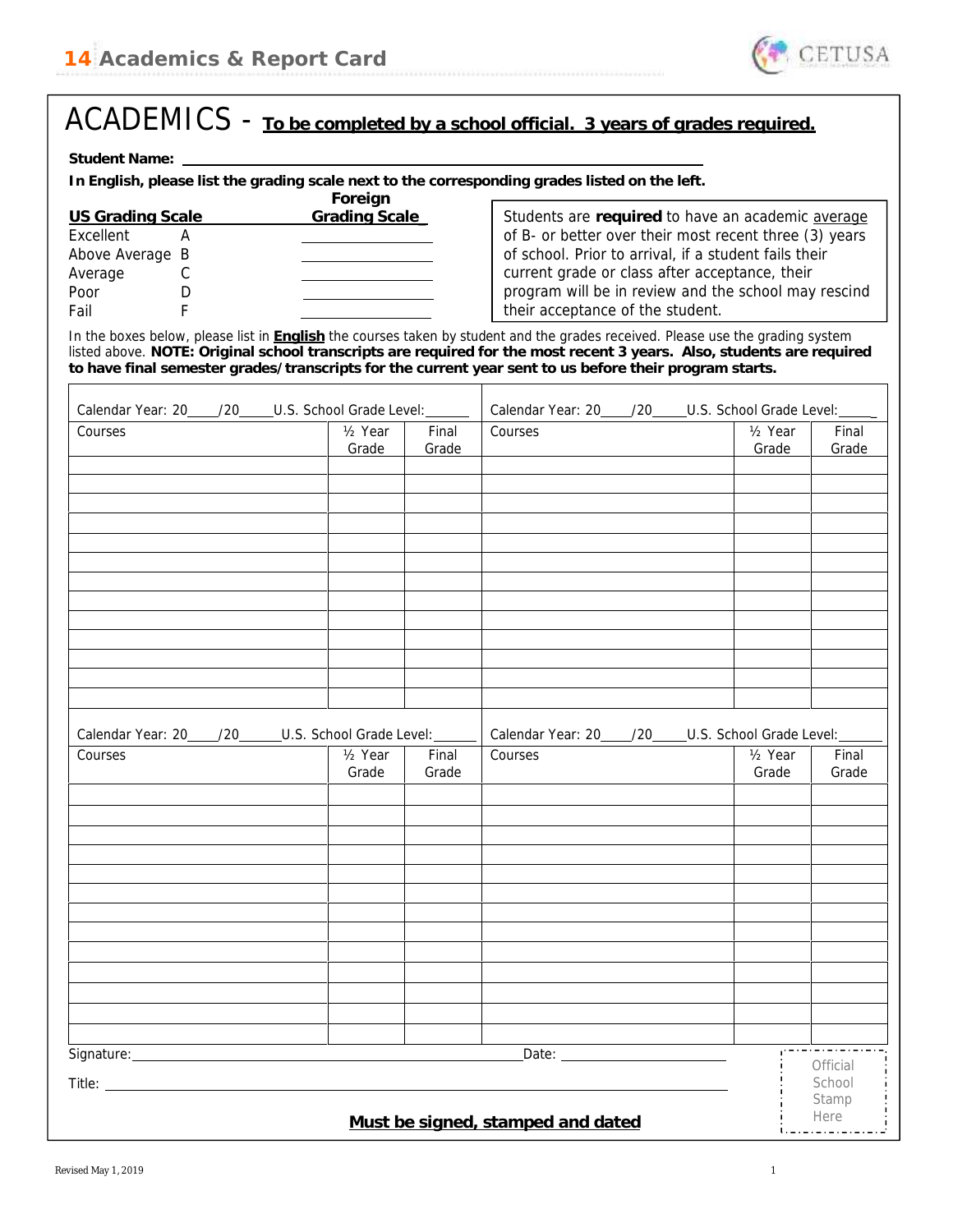

an ing ang pagpag